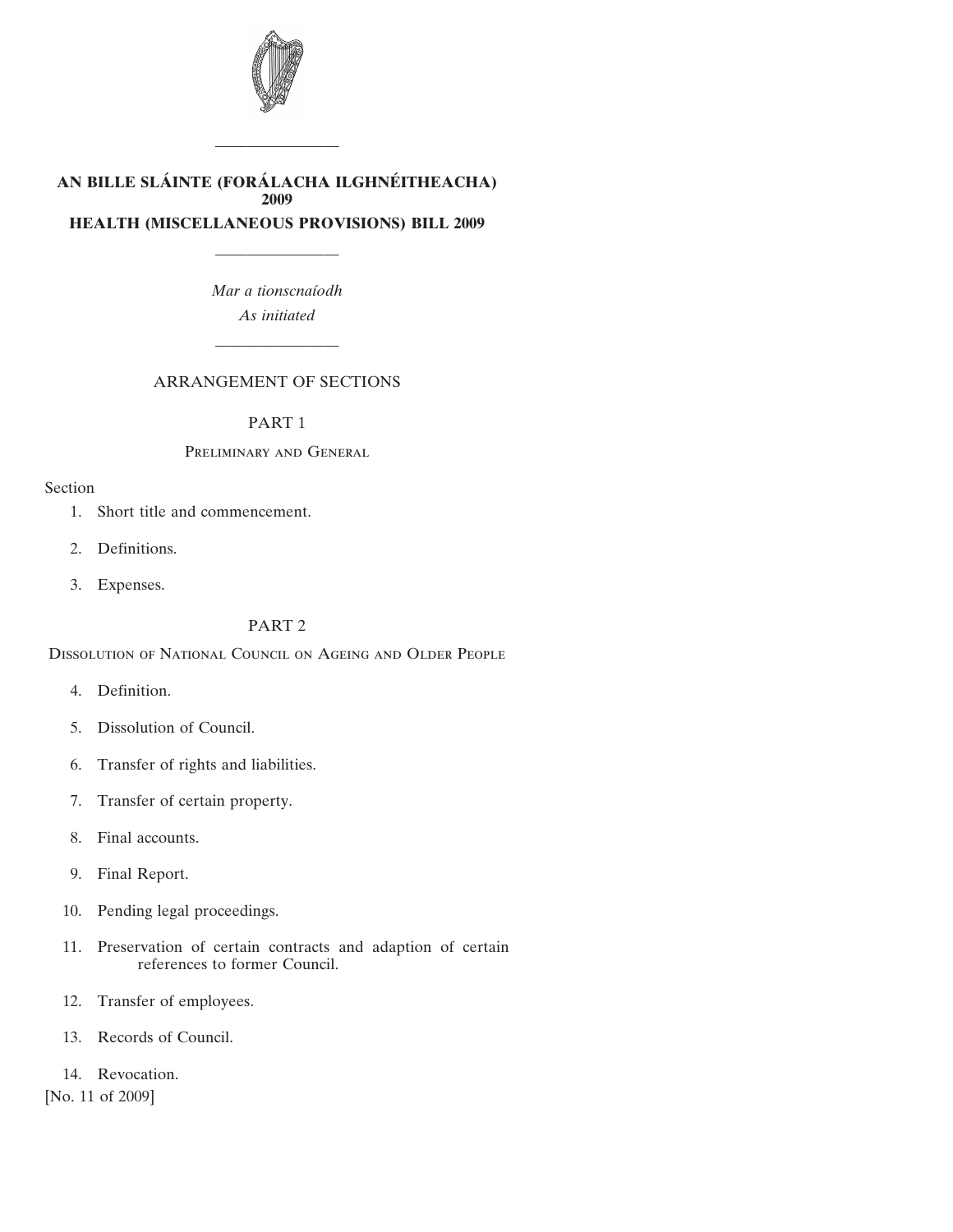# [PART 3](#page-7-0)

### [D](#page-7-0)issolution of Women's Health Council

- [15. Definition.](#page-7-0)
- [16. Dissolution of Council.](#page-7-0)
- [17. Transfer of rights and liabilities.](#page-7-0)
- [18. Transfer of certain property.](#page-8-0)
- [19. Final accounts.](#page-8-0)
- [20. Final Report.](#page-8-0)
- [21. Pending legal proceedings.](#page-8-0)
- [22. Preservation of certain contracts and adaption of certain](#page-9-0) [references to former Council.](#page-9-0)
- [23. Transfer of officers.](#page-9-0)
- [24. Records of Council.](#page-10-0)
- [25. Revocation.](#page-10-0)

## [PART 4](#page-10-0)

Dissolution of National Cancer Screening Service Board

- [26. Definition.](#page-10-0)
- [27. Dissolution of Board.](#page-10-0)
- [28. Transfer of rights and liabilities.](#page-10-0)
- [29. Transfer of certain property.](#page-11-0)
- [30. Final accounts.](#page-11-0)
- [31. Final Report.](#page-11-0)
- [32. Pending legal proceedings.](#page-11-0)
- [33. Preservation of certain contracts and adaption of certain](#page-12-0) [references to former Board.](#page-12-0)
- [34. Transfer of staff.](#page-12-0)
- [35. Records of Board.](#page-13-0)
- [36. Revocation.](#page-13-0)

## [PART 5](#page-13-0)

# [D](#page-13-0)issolution of Drug Treatment Centre Board

- [37. Definition.](#page-13-0)
- [38. Dissolution of Board.](#page-13-0)
- [39. Transfer of rights and liabilities.](#page-13-0)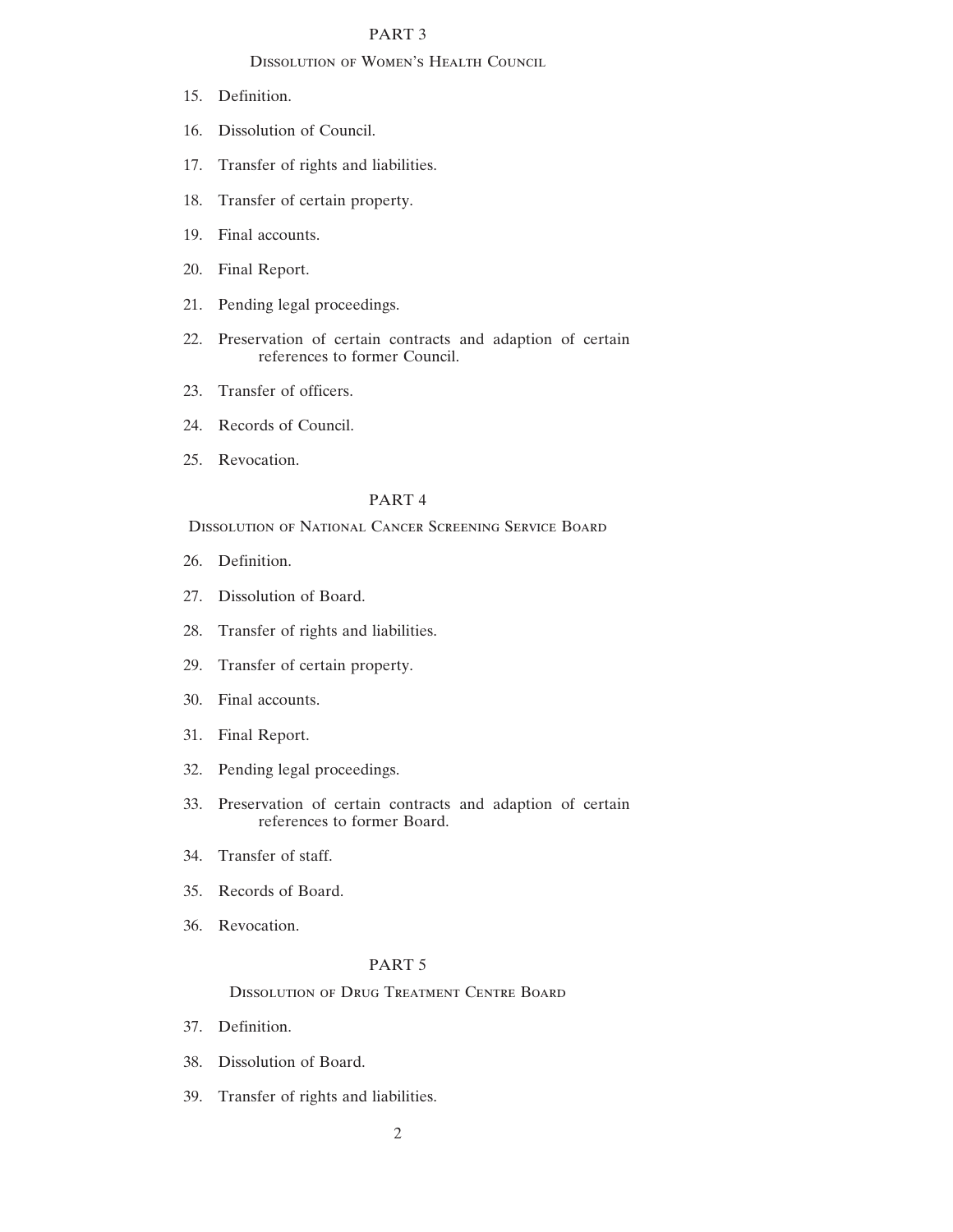- [40. Transfer of certain property.](#page-13-0)
- [41. Final accounts.](#page-14-0)
- [42. Final Report.](#page-14-0)
- [43. Pending legal proceedings.](#page-14-0)
- [44. Preservation of certain contracts and adaption of certain](#page-14-0) [references to former Board.](#page-14-0)
- [45. Transfer of employees.](#page-14-0)
- [46. Records of Board.](#page-15-0)
- [47. Revocation.](#page-15-0)

# [PART 6](#page-16-0)

[D](#page-16-0)issolution of Crisis Pregnancy Agency

- [48. Definitions.](#page-16-0)
- [49. Dissolution of Agency.](#page-16-0)
- [50. Transfer of functions.](#page-16-0)
- [51. Transfer of rights and liabilities.](#page-16-0)
- [52. Transfer of certain property.](#page-16-0)
- [53. Final accounts.](#page-16-0)
- [54. Final Report.](#page-17-0)
- [55. Pending legal proceedings.](#page-17-0)
- [56. Preservation of certain contracts and adaption of certain](#page-17-0) [references to former Agency.](#page-17-0)
- [57. Transfer of officers.](#page-17-0)
- [58. Records of Agency.](#page-18-0)
- [59. Revocation.](#page-18-0)

# [PART 7](#page-18-0)

[Ex](#page-18-0)ercise of Certain Functions Relating to Superannuation by **MINISTER** 

[60. Exercise of certain functions relating to superannuation by](#page-18-0) [Minister.](#page-18-0)

# [PART 8](#page-19-0)

## [M](#page-19-0)iscellaneous Amendments

- [61. Amendment of Hepatitis C Compensation Tribunal Act](#page-19-0) [1997.](#page-19-0)
- [62. Amendment of Health Act 2007.](#page-20-0)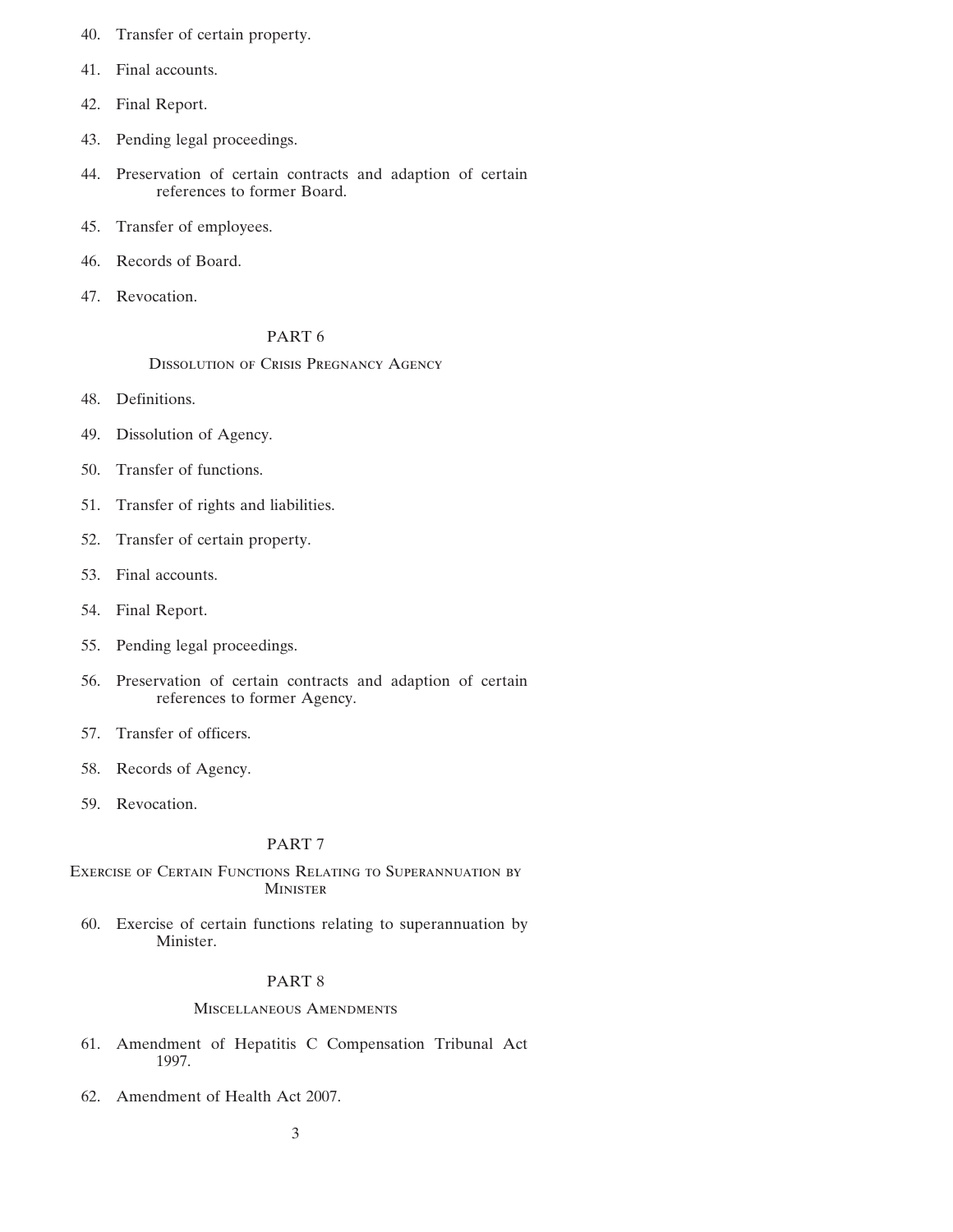## [63. Amendment of National Cancer Registry Board](#page-20-0) [\(Establishment\) Order 1991.](#page-20-0)

### Acts Referred to

————————

| Adoptive Leave Acts 1995 and 2005                                             |              |  |  |  |  |
|-------------------------------------------------------------------------------|--------------|--|--|--|--|
| Carer's Leave Act 2001                                                        | 2001, No. 19 |  |  |  |  |
| Civil Service Regulation Acts 1956 to 2005                                    |              |  |  |  |  |
| Health Act 2004                                                               | 2004, No. 42 |  |  |  |  |
| Health Act 2007                                                               | 2007, No. 23 |  |  |  |  |
| Health Acts 1947 to 2008                                                      |              |  |  |  |  |
| Hepatitis C Compensation Tribunal (Amendment) Act<br>2006                     | 2006, No. 22 |  |  |  |  |
| Hepatitis C Compensation Tribunal Act 1997                                    | 1997, No. 34 |  |  |  |  |
| Local Government (Superannuation) Act 1980                                    | 1980, No. 8  |  |  |  |  |
| Maternity Protection Acts 1994 and 2004                                       |              |  |  |  |  |
| Minimum Notice and Terms of Employment Acts 1973<br>to 2005                   |              |  |  |  |  |
| Organisation of Working Time Act 1997                                         | 1997, No. 20 |  |  |  |  |
| Parental Leave Acts 1998 and 2006                                             |              |  |  |  |  |
| Protection of Employees (Fixed-Term Work) Act 2003                            | 2003, No. 29 |  |  |  |  |
| Protection of Employees (Part-Time Work) Act 2001                             | 2001, No. 45 |  |  |  |  |
| (Recruitment<br>Service Management<br>Public<br>and<br>Appointments) Act 2004 | 2004, No. 33 |  |  |  |  |
| Redundancy Payments Acts 1967 to 2007                                         |              |  |  |  |  |
| Terms of Employment (Information) Acts 1994 and 2001                          |              |  |  |  |  |

Unfair Dismissals Acts 1977 to 2007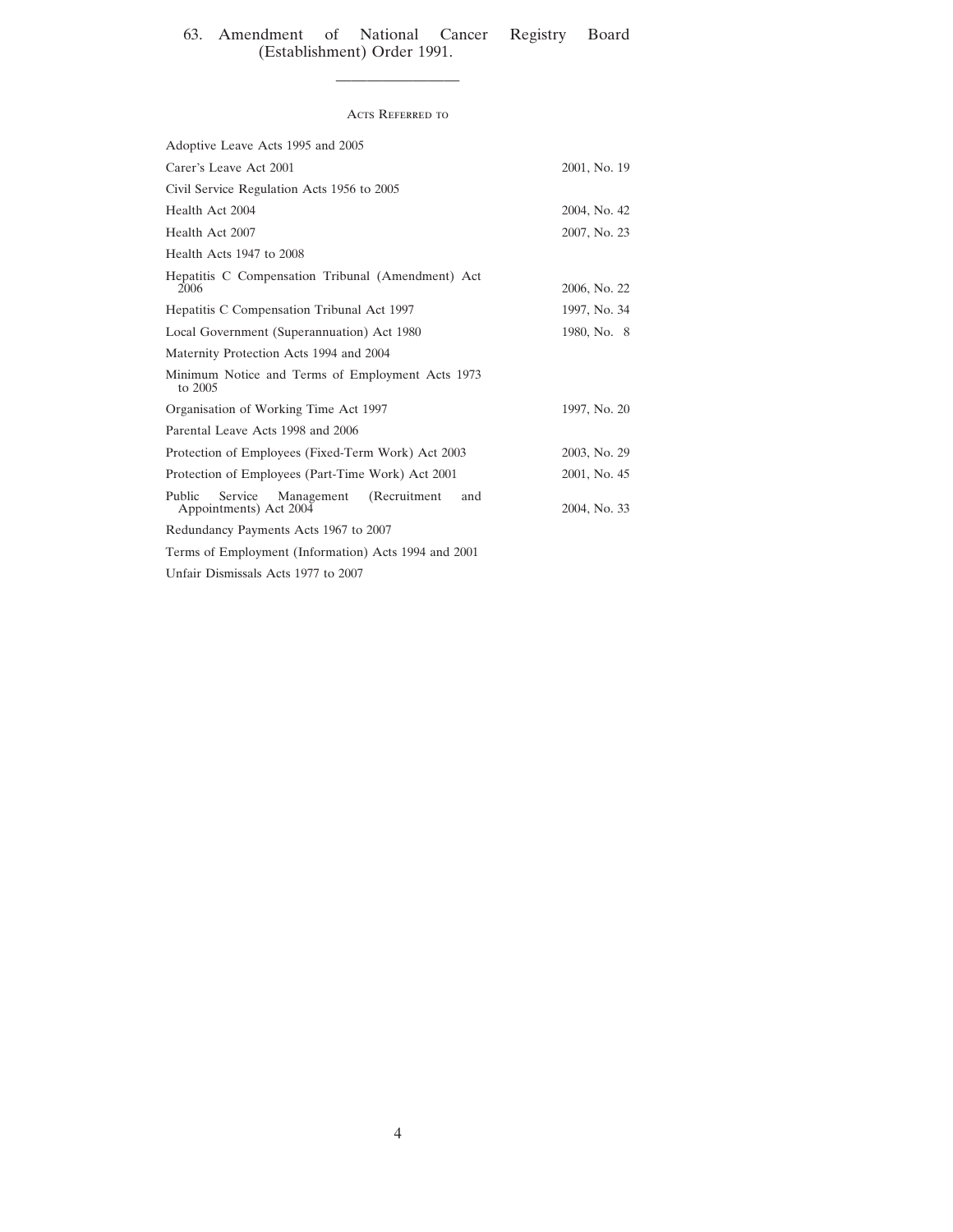

# <span id="page-4-0"></span>**AN BILLE SLA´ INTE (FORA´ LACHA ILGHNE´ ITHEACHA) 2009 HEALTH (MISCELLANEOUS PROVISIONS) BILL 2009**

————————

# **BILL**

————————

5 *entitled*

- AN ACT TO PROVIDE FOR THE DISSOLUTION OF THE NATIONAL COUNCIL ON AGEING AND OLDER PEOPLE, THE WOMEN'S HEALTH COUNCIL, THE NATIONAL CANCER SCREENING SERVICE BOARD, 10 THE DRUG TREATMENT CENTRE BOARD AND THE CRISIS PREGNANCY AGENCY, TO PROVIDE FOR THE EXERCISE OF CERTAIN FUNCTIONS RELATING TO SUPERANNUATION BY THE MINISTER FOR HEALTH AND CHILDREN, TO PROVIDE FOR THE AMENDMENT 15 OF THE HEPATITIS C COMPENSATION TRIBUNAL ACT 1997, THE HEALTH ACT 2007 AND THE NATIONAL CANCER REGISTRY BOARD (ESTABLISHMENT) ORDER 1991 AND TO PROVIDE FOR RELATED MATTERS.
- 20 BE IT ENACTED BY THE OIREACHTAS AS FOLLOWS:

# PART 1

# Preliminary and General

**1.**—(1) This Act may be cited as the Health (Miscellaneous Short title and Provisions) Act 2009. commencement.

25 (2) This Act shall come into operation on such day or days as the Minister may appoint by order or orders either generally or with reference to any particular purpose or provision and different days may be so appointed for different purposes or different provisions.

**2**.—In this Act—

Definitions.

30 "Executive" means the Health Service Executive;

"Minister" means the Minister for Health and Children.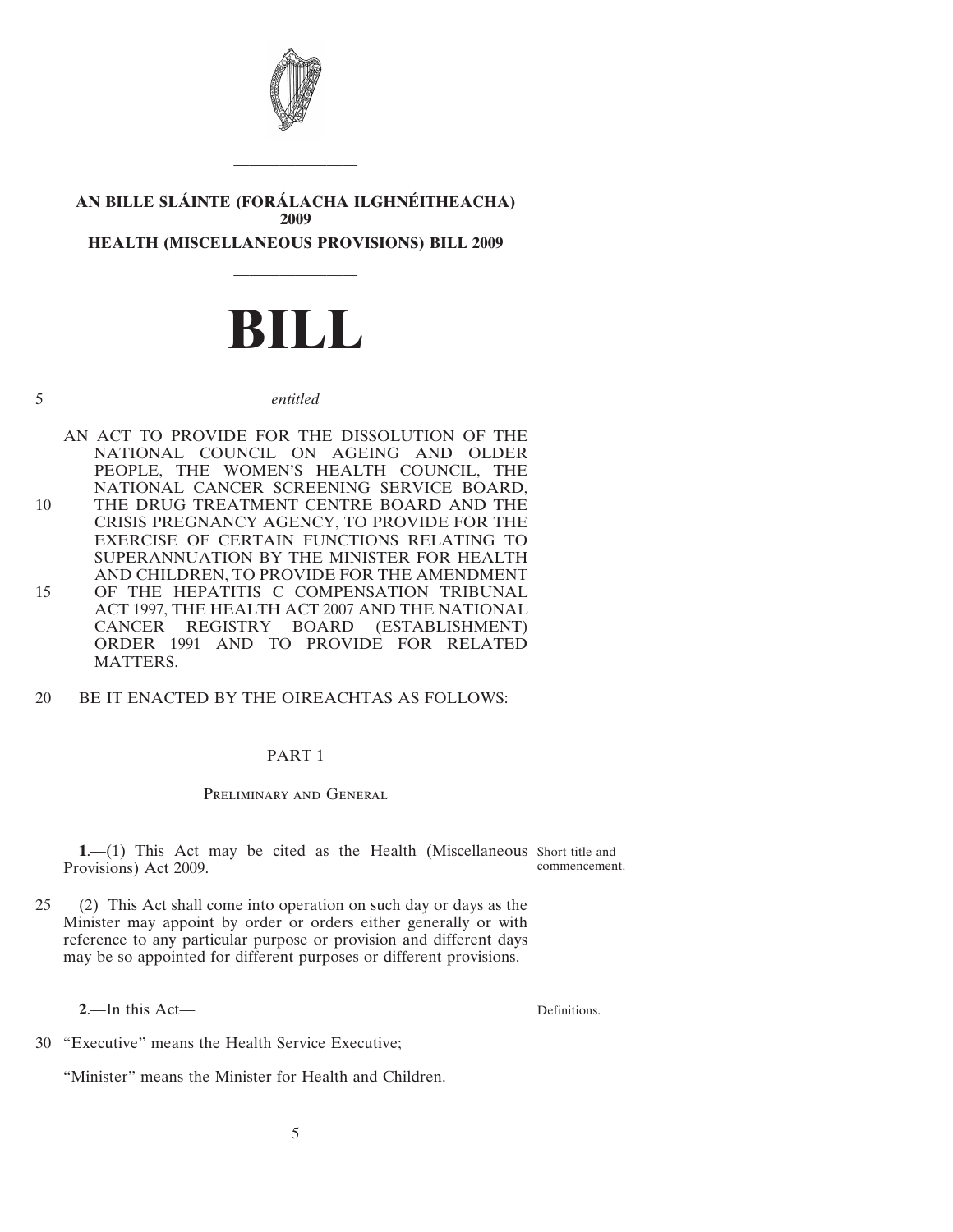<span id="page-5-0"></span>Expenses.

**3**.—The expenses incurred by the Minister in the administration of this Act shall, to such extent as may be sanctioned by the Minister for Finance, be paid out of moneys provided by the Oireachtas.

# PART 2

|                                        | DISSOLUTION OF NATIONAL COUNCIL ON AGEING AND OLDER PEOPLE                                                                                                                                                                                                                                                                                                  | 5  |
|----------------------------------------|-------------------------------------------------------------------------------------------------------------------------------------------------------------------------------------------------------------------------------------------------------------------------------------------------------------------------------------------------------------|----|
| Definition.                            | 4.—In this Part "Council" means the National Council on Ageing<br>and Older People.                                                                                                                                                                                                                                                                         |    |
| Dissolution of<br>Council.             | <b>5.</b> —The Council is dissolved.                                                                                                                                                                                                                                                                                                                        |    |
| Transfer of rights<br>and liabilities. | $6-(1)$ All rights and liabilities of the Council arising by virtue of<br>any contract or commitment (expressed or implied) entered into by 10<br>the Council before the commencement of this Part shall, on such<br>commencement, stand transferred to the Minister.                                                                                       |    |
|                                        | (2) Every right and liability transferred by <i>subsection</i> (1) may, on<br>and after the transfer, be sued on, recovered or enforced by or<br>against the Minister in his or her name and it shall not be necessary 15<br>for the Minister to give notice to the person whose right or liability<br>is transferred by that subsection of such transfer.  |    |
| Transfer of certain<br>property.       | $7-(1)$ All land which, immediately before the commencement of<br>this Part, was vested in the Council and all rights, powers and privil-<br>eges relating to or connected with that land are, on such commence- 20<br>ment, without any conveyance or assignment, transferred to and<br>vested in the Minister.                                            |    |
|                                        | (2) All property other than land (including choses-in-action),<br>which, immediately before the commencement of this Part, was the<br>property of the Council shall, on such commencement, stand trans- 25<br>ferred to the Minister without any assignment.                                                                                                |    |
|                                        | (3) Every chose-in-action transferred by <i>subsection</i> (2) may, on<br>and after the commencement of this Part, be sued upon, recovered<br>or enforced by the Minister in his or her name and it shall not be<br>necessary for the Minister to give notice to any person bound by the 30<br>chose-in-action of the transfer effected by that subsection. |    |
|                                        | (4) Any moneys, stocks, shares and securities transferred to the<br>Minister by <i>subsection</i> (2) which, immediately before the commence-<br>ment of this Part, are in the name of the Council shall, upon the<br>request of the Minister, be transferred into his or her name.                                                                         | 35 |
| Final accounts.                        | $8-(1)$ As soon as may be after the commencement of this Part,<br>but not later than one year thereafter, the Minister shall cause to be<br>prepared final accounts of the Council, in respect of the accounting<br>year or part of an accounting year of the Council ending immediately<br>before the commencement of this Part.                           | 40 |
|                                        | (2) Accounts prepared pursuant to this section shall be submitted<br>as soon as may be by the Minister to the Comptroller and Auditor<br>General for audit, and, immediately after the audit, a copy of the<br>accounts as audited and a copy of the Comptroller and Auditor                                                                                |    |

General's report on the accounts shall be presented to the Minister 45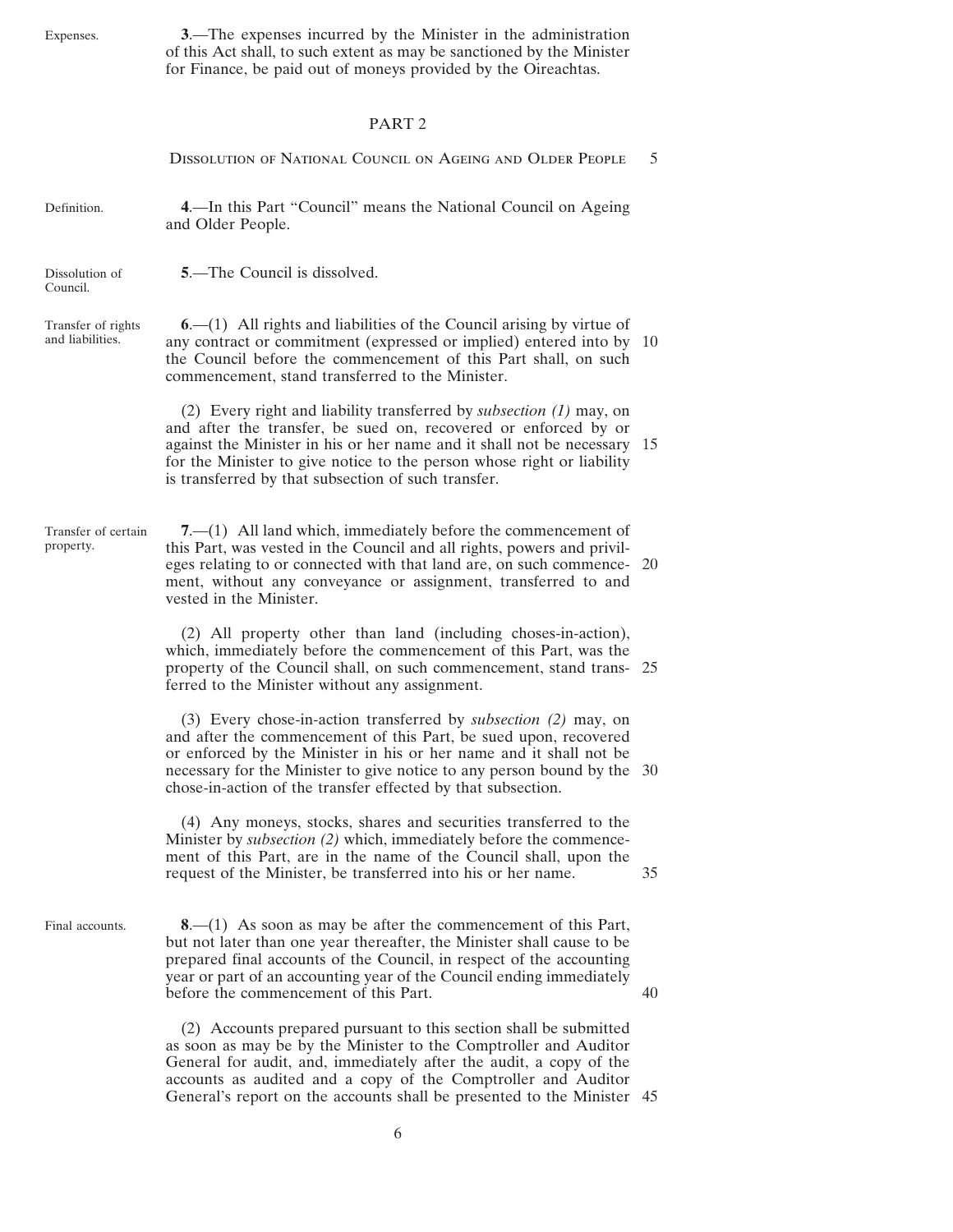<span id="page-6-0"></span>who shall cause copies of those audited accounts and that report to be laid before each House of the Oireachtas.

**9**.—(1) As soon as may be after the commencement of this Part, Final Report. but not later than one year thereafter, the Minister shall cause to be 5 prepared a final report of the Council's activities in respect of such period as has not already been the subject of a report to the Minister and ending immediately before the commencement of this Part.

(2) The Minister shall cause copies of the report referred to in *subsection (1)* to be laid before each House of the Oireachtas.

- 10 **10**.—Where, immediately before the commencement of this Part, Pending legal any legal proceedings to which the Council is a party are pending, proceedings. the name of the Minister shall be substituted in the proceedings for the name of the Council and the proceedings shall not abate by reason of such substitution.
- 15 **11**.—Every contract or agreement made between the Council or Preservation of any trustee or agent thereof acting on its behalf, and any other per-certain contracts son, which is in force immediately before the commencement of this and adaption of Part, shall continue in force and shall be construed and have effect to former Council as if the Minister were substituted therein for the Council or, as the
- 20 case may be, its trustee or agent acting on its behalf, and shall be enforceable against the Minister.

**12**.—(1) Every person who, immediately before the commence-Transfer of ment of this Part, is an employee of the Council shall, on such com-employees.mencement, hold an unestablished position in the Civil Service.

25 (2) Save in accordance with a collective agreement negotiated with any recognised trade union or staff association concerned, a person referred to in *subsection (1)* shall not, on the commencement of this Part, be brought to less beneficial conditions of remuneration than the conditions of remuneration to which he or she was subject 30 immediately before the commencement of this Part.

(3) The previous service of a person referred to in *subsection (1)* shall be reckonable for the purposes of, but subject to any exceptions or exclusions in:

- (*a*) the Redundancy Payments Acts 1967 to 2007;
- 
- 35 (*b*) the Protection of Employees (Part-Time Work) Act 2001;
	- (*c*) the Protection of Employees (Fixed-Term Work) Act 2003;
	- (*d*) the Organisation of Working Time Act 1997;
- (*e*) the Terms of Employment (Information) Acts 1994 and 40 2001;
	- (*f*) the Minimum Notice and Terms of Employment Acts 1973 to 2005;
	- (*g*) the Unfair Dismissals Acts 1977 to 2007;
	- (*h*) the Maternity Protection Acts 1994 and 2004;

to former Council.

7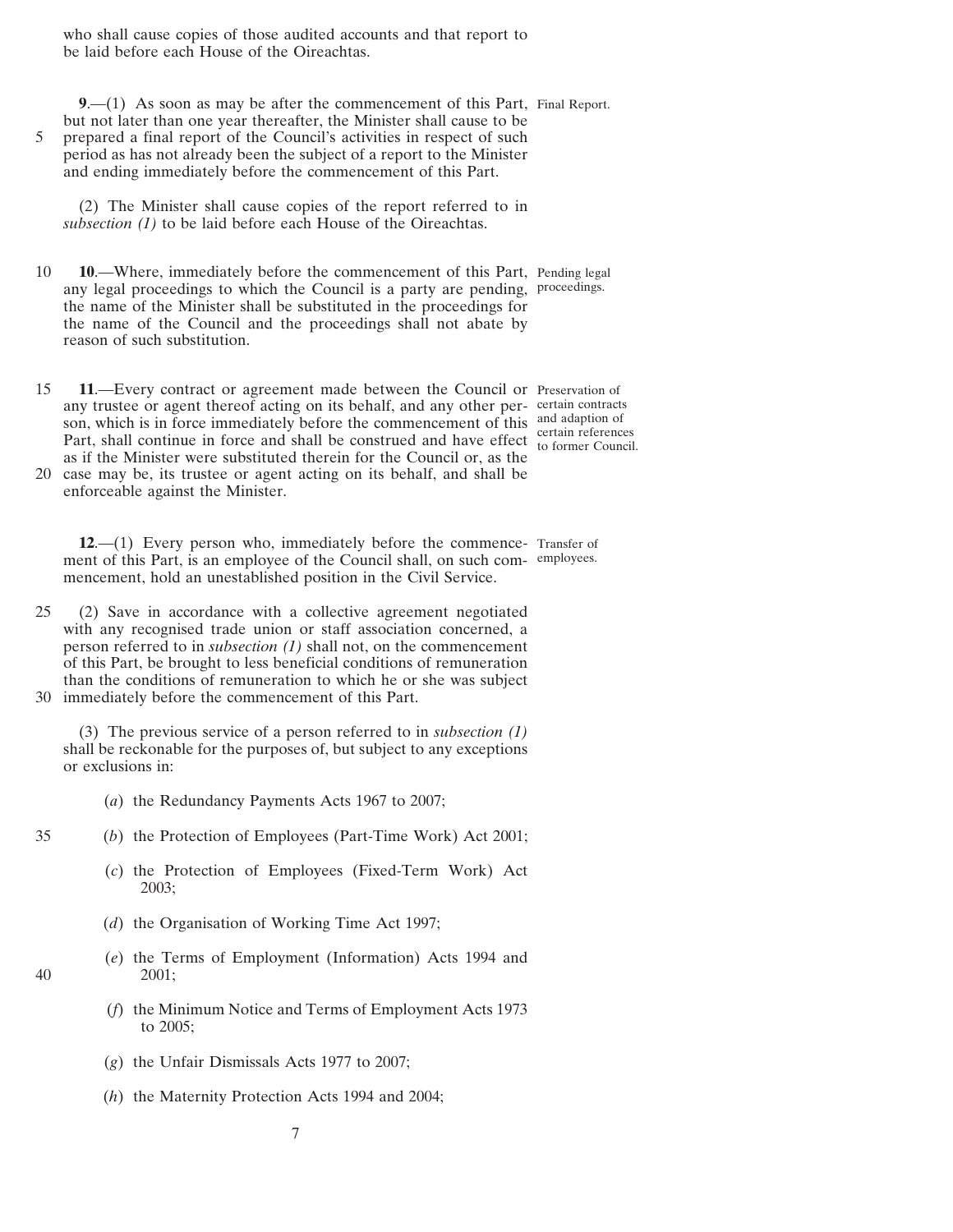<span id="page-7-0"></span>(*i*) the Parental Leave Acts 1998 and 2006;

(*j*) the Adoptive Leave Acts 1995 and 2005;

(*k*) the Carer's Leave Act 2001.

(4) Any superannuation benefits awarded to or in respect of a person referred to in *subsection [\(1\)](#page-6-0)* and the terms relating to those 5 benefits shall be no less favourable than those applicable to or in respect of that person immediately before the commencement of this Part.

(5) The pension payments and other superannuation liabilities of the Council in respect of its former employees become on the com- 10 mencement of this Part the liabilities of the Minister for Finance.

(6) A person referred to in *subsection [\(1\)](#page-6-0)* shall undertake such duties as the Minister may from time to time direct.

(7) A person referred to in *subsection [\(1\)](#page-6-0)* shall be subject to and employed in accordance with the Civil Service Regulation Acts 1956 15 to 2005.

(8) In this section—

"Act of 2004" means the Public Service Management (Recruitment and Appointments) Act 2004;

"Civil Service" has the meaning assigned to it by the Act of 2004; 20

"recognised trade union or staff association" means a trade union or staff association recognised by the Minister for the purposes of negotiations which are concerned with the remuneration or conditions of employment, or the working conditions of the persons concerned: 25

"unestablished position" has the meaning assigned to it by the Act of 2004.

- Records of Council. **13**.—Each record held by the Council immediately before the commencement of this Part shall, on such commencement, stand transferred to the Minister and shall, on and from that commencement, 30 be deemed to be held by the Minister.
- Revocation. **14**.—The National Council on Ageing and Older People (Establishment) Order 1997 (S.I. No. 120 of 1997) is revoked.

## PART 3

|                            | <b>DISSOLUTION OF WOMEN'S HEALTH COUNCIL</b><br>35                        |  |  |  |  |  |  |  |
|----------------------------|---------------------------------------------------------------------------|--|--|--|--|--|--|--|
| Definition.                | <b>15</b> —In this Part "Council" means the Women's Health Council.       |  |  |  |  |  |  |  |
| Dissolution of<br>Council. | <b>16.—The Council is dissolved.</b>                                      |  |  |  |  |  |  |  |
| Transfer of rights         | $17.$ $-$ (1) All rights and liabilities of the Council arising by virtue |  |  |  |  |  |  |  |

and liabilities. of any contract or commitment (expressed or implied) entered into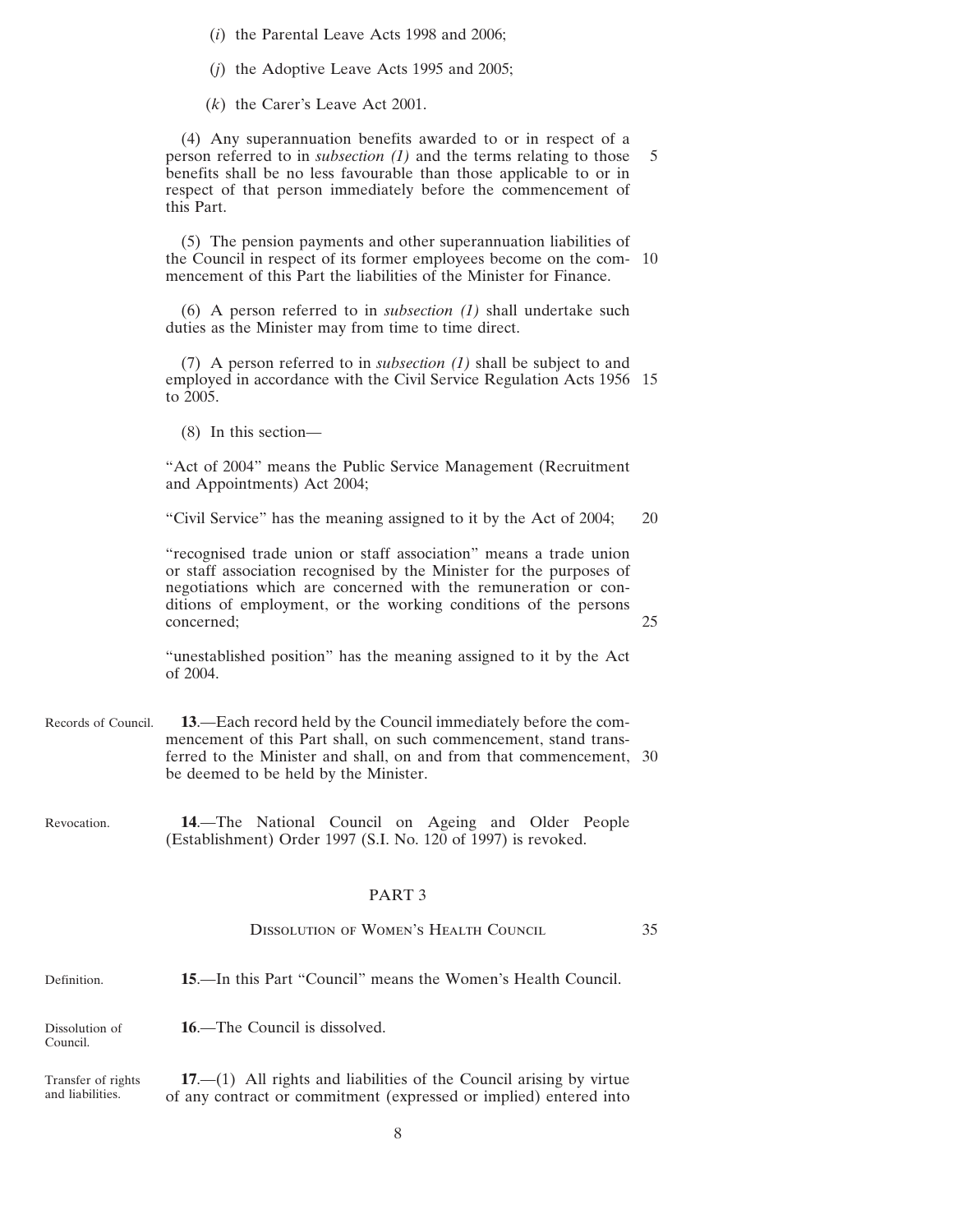<span id="page-8-0"></span>by the Council before the commencement of this Part shall, on such commencement, stand transferred to the Minister.

(2) Every right and liability transferred by *subsection [\(1\)](#page-7-0)* may, on and after the transfer, be sued on, recovered or enforced by or 5 against the Minister in his or her name and it shall not be necessary for the Minister to give notice to the person whose right or liability is transferred by that subsection of such transfer.

**18.**—(1) All land which, immediately before the commencement Transfer of certain of this Part, was vested in the Council and all rights, powers and property. 10 privileges relating to or connected with that land are, on such commencement, without any conveyance or assignment, transferred to and vested in the Minister.

(2) All property other than land (including choses-in-action), which, immediately before the commencement of this Part, was the 15 property of the Council shall, on such commencement, stand transferred to the Minister without any assignment.

(3) Every chose-in-action transferred by *subsection (2)* may, on and after the commencement of this Part, be sued upon, recovered or enforced by the Minister in his or her name and it shall not be 20 necessary for the Minister to give notice to any person bound by the chose-in-action of the transfer effected by that subsection.

(4) Any moneys, stocks, shares and securities transferred to the Minister by *subsection (2)* which, immediately before the commencement of this Part, are in the name of the Council shall, upon the 25 request of the Minister, be transferred into his or her name.

**19.**—(1) As soon as may be after the commencement of this Part, Final accounts. but not later than one year thereafter, the Minister shall cause to be prepared final accounts of the Council, in respect of the accounting year or part of an accounting year of the Council ending immediately 30 before the commencement of this Part.

(2) Accounts prepared pursuant to this section shall be submitted as soon as may be by the Minister to the Comptroller and Auditor General for audit, and, immediately after the audit, a copy of the accounts as audited and a copy of the Comptroller and Auditor 35 General's report on the accounts shall be presented to the Minister who shall cause copies of those audited accounts and that report to be laid before each House of the Oireachtas.

**20.**—(1) As soon as may be after the commencement of this Part, Final Report. but not later than one year thereafter, the Minister shall cause to be 40 prepared a final report of the Council's activities in respect of such period as has not already been the subject of a report to the Minister and ending immediately before the commencement of this Part.

(2) The Minister shall cause copies of the report referred to in *subsection (1)* to be laid before each House of the Oireachtas.

45 **21**.—Where, immediately before the commencement of this Part, Pending legal any legal proceedings to which the Council is a party are pending, proceedings.the name of the Minister shall be substituted in the proceedings for the name of the Council and the proceedings shall not abate by reason of such substitution.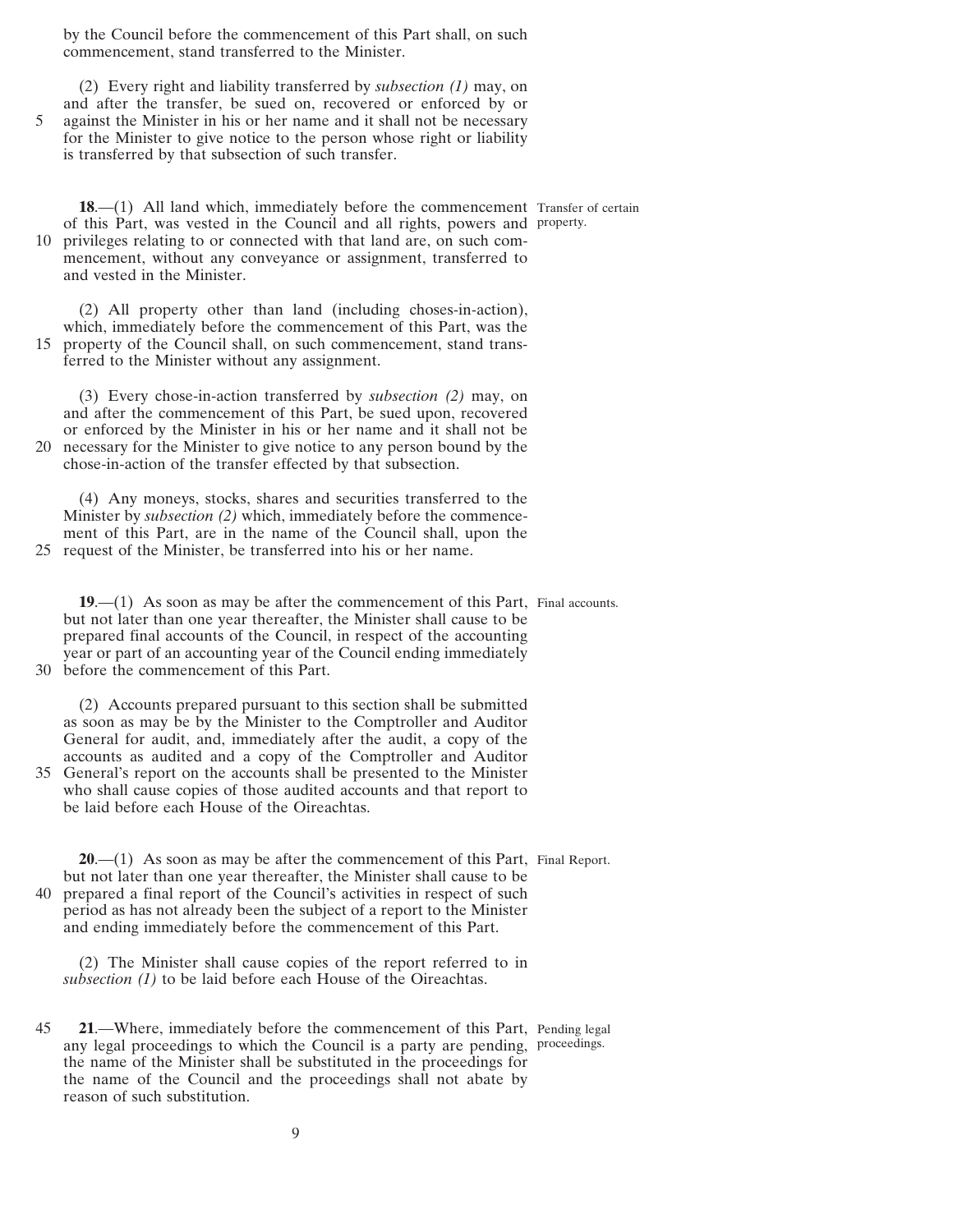<span id="page-9-0"></span>

**22**.—Every contract or agreement made between the Council or any trustee or agent thereof acting on its behalf, and any other person, which is in force immediately before the commencement of this Part, shall continue in force and shall be construed and have effect as if the Minister were substituted therein for the Council or, as the 5 case may be, its trustee or agent acting on its behalf, and shall be enforceable against the Minister.

|                                                                                                                                                                            | Transfer of officers. 23.—(1) (a) Subject to <i>paragraph</i> (b), every person who, immedi-<br>ately before the commencement of this Part, is an officer<br>of the Council shall, on such commencement, hold an 10<br>unestablished position in the Civil Service.                                                                                                                                                        |    |  |  |  |  |  |
|----------------------------------------------------------------------------------------------------------------------------------------------------------------------------|----------------------------------------------------------------------------------------------------------------------------------------------------------------------------------------------------------------------------------------------------------------------------------------------------------------------------------------------------------------------------------------------------------------------------|----|--|--|--|--|--|
|                                                                                                                                                                            | (b) Every person who, immediately before the commence-<br>ment of this Part, is a fixed-term employee of the Council<br>shall, on such commencement, hold an unestablished<br>position as a fixed-term employee of the Minister for the 15<br>duration of his or her contract of employment.                                                                                                                               |    |  |  |  |  |  |
|                                                                                                                                                                            | (2) Save in accordance with a collective agreement negotiated<br>with any recognised trade union or staff association concerned, a<br>person referred to in <i>subsection</i> $(1)$ shall not, on the commencement<br>of this Part, be brought to less beneficial conditions of remuneration 20<br>than the conditions of remuneration to which he or she was subject<br>immediately before the commencement of this Part. |    |  |  |  |  |  |
| (3) The previous service of a person referred to in <i>subsection</i> $(1)$<br>shall be reckonable for the purposes of, but subject to any exceptions<br>or exclusions in: |                                                                                                                                                                                                                                                                                                                                                                                                                            |    |  |  |  |  |  |
|                                                                                                                                                                            | (a) the Redundancy Payments Acts 1967 to 2007;                                                                                                                                                                                                                                                                                                                                                                             |    |  |  |  |  |  |
|                                                                                                                                                                            | (b) the Protection of Employees (Part-Time Work) Act 2001;                                                                                                                                                                                                                                                                                                                                                                 |    |  |  |  |  |  |
|                                                                                                                                                                            | (c) the Protection of Employees (Fixed-Term Work) Act<br>2003;                                                                                                                                                                                                                                                                                                                                                             |    |  |  |  |  |  |
|                                                                                                                                                                            | (d) the Organisation of Working Time Act 1997;                                                                                                                                                                                                                                                                                                                                                                             | 30 |  |  |  |  |  |
|                                                                                                                                                                            | (e) the Terms of Employment (Information) Acts 1994 and<br>2001;                                                                                                                                                                                                                                                                                                                                                           |    |  |  |  |  |  |
|                                                                                                                                                                            | (f) the Minimum Notice and Terms of Employment Acts 1973<br>to $2005$ ;                                                                                                                                                                                                                                                                                                                                                    |    |  |  |  |  |  |
|                                                                                                                                                                            | $(g)$ the Unfair Dismissals Acts 1977 to 2007;                                                                                                                                                                                                                                                                                                                                                                             | 35 |  |  |  |  |  |
|                                                                                                                                                                            | $(h)$ the Maternity Protection Acts 1994 and 2004;                                                                                                                                                                                                                                                                                                                                                                         |    |  |  |  |  |  |
|                                                                                                                                                                            | $(i)$ the Parental Leave Acts 1998 and 2006;                                                                                                                                                                                                                                                                                                                                                                               |    |  |  |  |  |  |
|                                                                                                                                                                            | $(i)$ the Adoptive Leave Acts 1995 and 2005;                                                                                                                                                                                                                                                                                                                                                                               |    |  |  |  |  |  |
|                                                                                                                                                                            | $(k)$ the Carer's Leave Act 2001.                                                                                                                                                                                                                                                                                                                                                                                          |    |  |  |  |  |  |
|                                                                                                                                                                            | (4) Any superannuation benefits awarded to or in respect of a 40<br>person referred to in <i>subsection</i> $(1)$ and the terms relating to those                                                                                                                                                                                                                                                                          |    |  |  |  |  |  |

benefits shall be no less favourable than those applicable to or in respect of that person immediately before the commencement of this Part.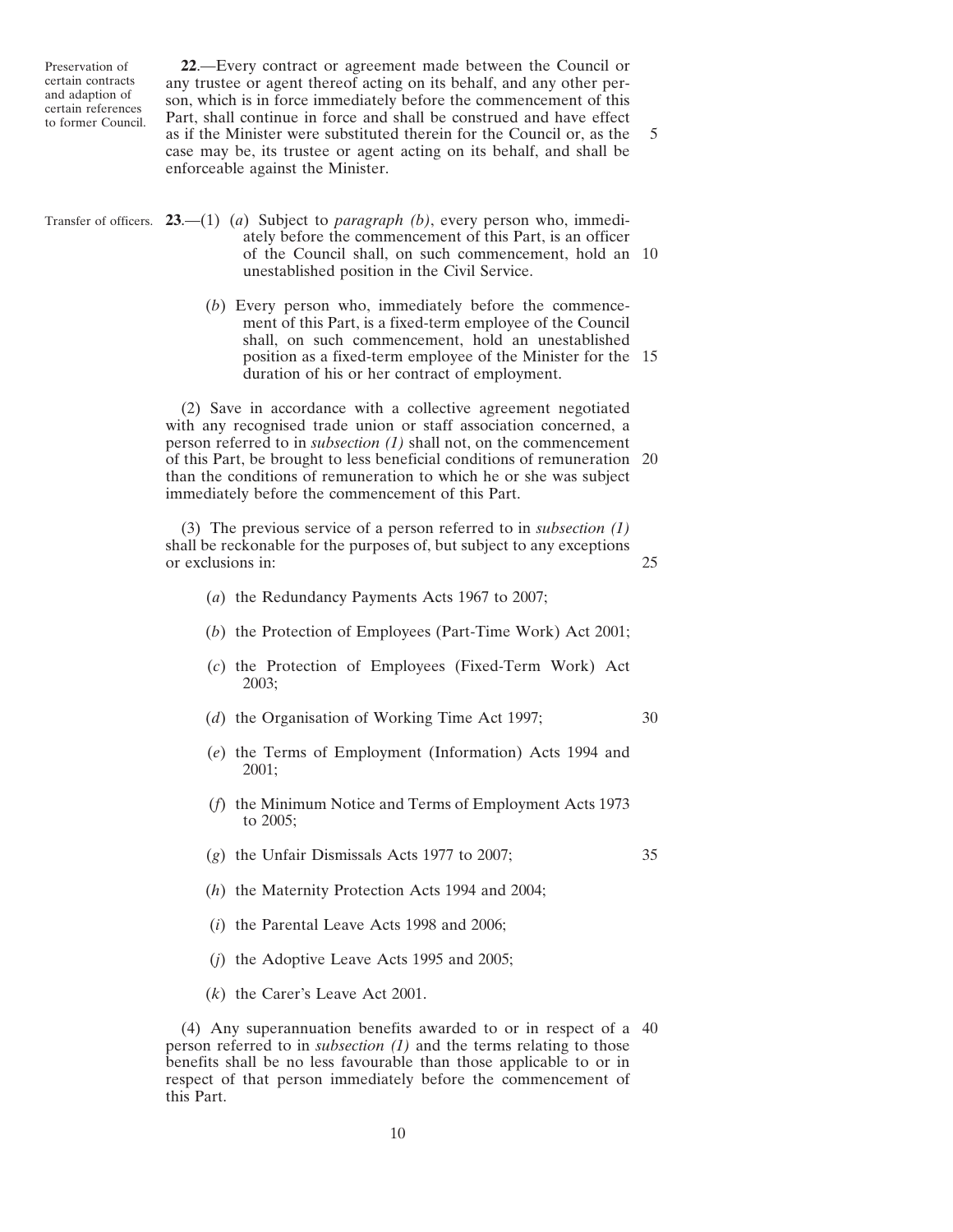<span id="page-10-0"></span>(5) The pension payments and other superannuation liabilities of the Council in respect of its former officers become on the commencement of this Part the liabilities of the Minister for Finance.

(6) A person referred to in *subsection [\(1\)](#page-9-0)* shall undertake such 5 duties as the Minister may from time to time direct.

(7) A person referred to in *subsection [\(1\)](#page-9-0)* shall be subject to and employed in accordance with the Civil Service Regulation Acts 1956 to 2005.

(8) In this section—

10 "Act of 2004" means the Public Service Management (Recruitment and Appointments) Act 2004;

"Civil Service" has the meaning assigned to it by the Act of 2004;

"contract of employment" has the meaning assigned to it by the Protection of Employees (Fixed-Term Work) Act 2003;

15 "fixed-term employee" has the meaning assigned to it by the Protection of Employees (Fixed-Term Work) Act 2003;

"recognised trade union or staff association" means a trade union or staff association recognised by the Minister for the purposes of negotiations which are concerned with the remuneration or con-20 ditions of employment, or the working conditions of the persons

concerned;

"unestablished position" has the meaning assigned to it by the Act of 2004.

**24**.—Each record held by the Council immediately before the com-Records of Council. 25 mencement of this Part shall, on such commencement, stand transferred to the Minister and shall, on and from that commencement, be deemed to be held by the Minister.

**25**.—The Women's Health Council (Establishment) Order 1997 Revocation. (S.I. No. 278 of 1997) is revoked.

## 30 PART 4

Dissolution of National Cancer Screening Service Board

**26**.—In this Part "Board" means the National Cancer Screening Definition. Service Board.

**27**.—The Board is dissolved.

Dissolution of Board.

**28.**—(1) All rights and liabilities of the Board arising by virtue of Transfer of rights any contract or commitment (expressed or implied) entered into by and liabilities.the Board before the commencement of this Part shall, on such commencement, stand transferred to the Executive.

(2) Every right and liability transferred by *subsection (1)* may, on 40 and after the transfer, be sued on, recovered or enforced by or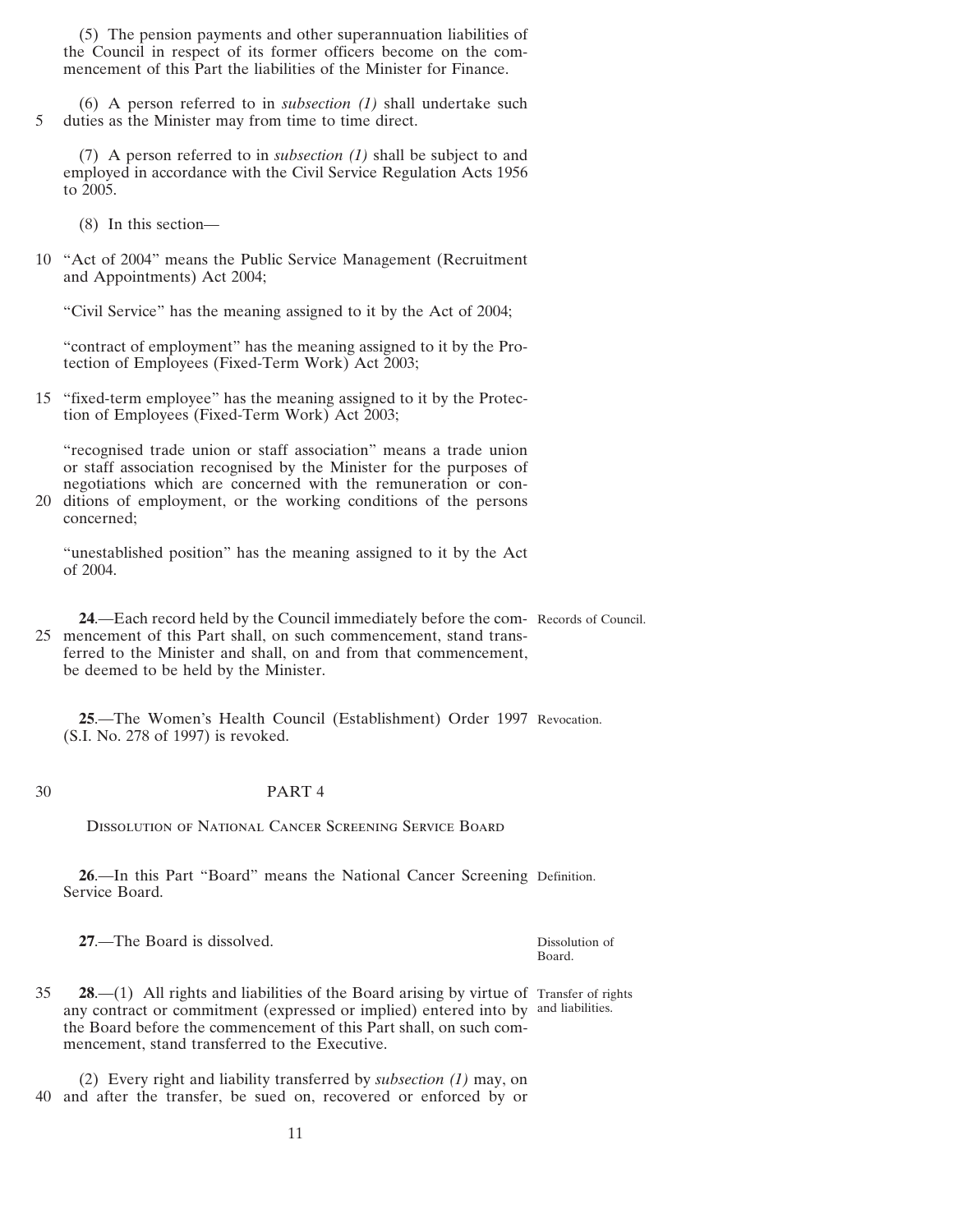against the Executive in its name and it shall not be necessary for the Executive to give notice to the person whose right or liability is transferred by that subsection of such transfer.

<span id="page-11-0"></span>Transfer of certain property. Final accounts. Final Report. **29**.—(1) All land which, immediately before the commencement of this Part, was vested in the Board and all rights, powers and privil- 5 eges relating to or connected with that land are, on such commencement, without any conveyance or assignment, transferred to and vested in the Executive. (2) All property other than land (including choses-in-action), which, immediately before the commencement of this Part, was the 10 property of the Board shall, on such commencement, stand transferred to the Executive without any assignment. (3) Every chose-in-action transferred by *subsection (2)* may, on and after the commencement of this Part, be sued upon, recovered or enforced by the Executive in its name and it shall not be necessary 15 for the Executive to give notice to any person bound by the chosein-action of the transfer effected by that subsection. (4) Any moneys, stocks, shares and securities transferred to the Executive by *subsection (2)* which, immediately before the commencement of this Part, are in the name of the Board shall, upon 20 the request of the Executive, be transferred into its name. **30**.—(1) As soon as may be after the commencement of this Part, but not later than one year thereafter, the Executive shall cause to be prepared final accounts of the Board, in respect of the accounting year or part of an accounting year of the Board ending immediately 25 before the commencement of this Part. (2) Accounts prepared pursuant to this section shall be submitted as soon as may be by the Executive to the Comptroller and Auditor General for audit, and, immediately after the audit, a copy of the accounts as audited and a copy of the Comptroller and Auditor 30 General's report on the accounts shall be presented to the Minister who shall cause copies of those audited accounts and that report to be laid before each House of the Oireachtas. **31**.—(1) As soon as may be after the commencement of this Part, but not later than one year thereafter, the Executive shall cause to 35 be prepared a final report to the Minister of the Board's activities, including an account of its performance against the service plan produced under Article 12(3) of the National Cancer Screening Service Board (Establishment) Order 2006 (S.I. No. 632 of 2006), in respect of such period as has not already been the subject of a report to 40 the Minister and ending immediately before the commencement of this Part.

> (2) The Minister shall cause copies of the report referred to in *subsection (1)* to be laid before each House of the Oireachtas.

Pending legal proceedings.

**32**.—Where, immediately before the commencement of this Part, 45 any legal proceedings to which the Board is a party are pending, the name of the Executive shall be substituted in the proceedings for the name of the Board and the proceedings shall not abate by reason of such substitution.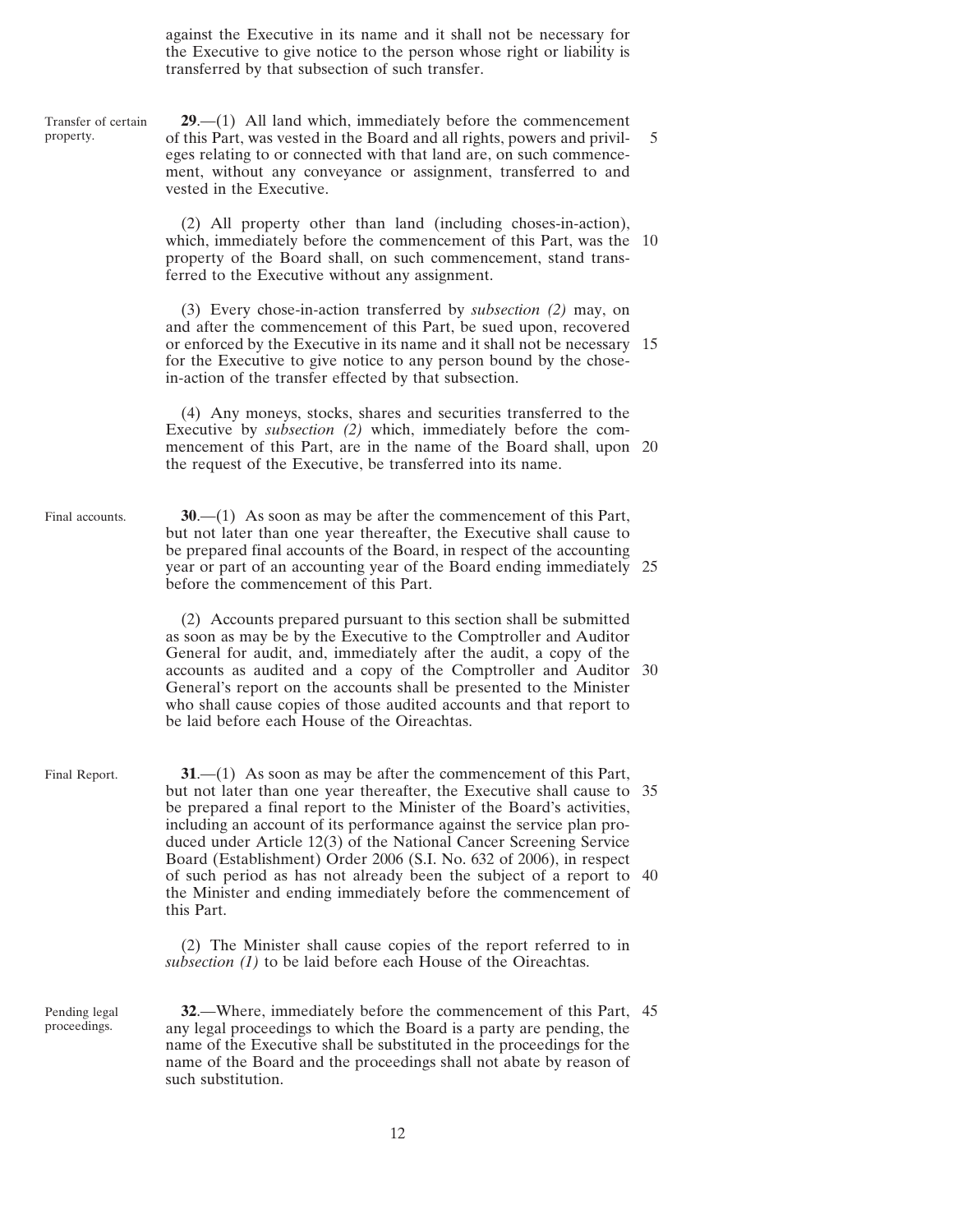<span id="page-12-0"></span>**33**.—Every contract or agreement made between the Board or any Preservation of trustee or agent thereof acting on its behalf, and any other person, certain contracts which is in force immediately before the commencement of this Part, shall continue in force and shall be construed and have effect as if

and adaption of certain references to former Board.

5 the Executive were substituted therein for the Board or, as the case may be, its trustee or agent on its behalf, and shall be enforceable against the Executive.

**34.**—(1) Every person who, immediately before the commence- Transfer of staff. ment of this Part, is a member of the staff of the Board shall, on 10 such commencement, be transferred to and become an employee of the Executive.

(2) Save in accordance with a collective agreement negotiated with any recognised trade union or staff association concerned, a person referred to in *subsection (1)* shall not, on the commencement

- 15 of this Part, be brought to less beneficial conditions of service (including conditions in relation to tenure) or of remuneration than the conditions of service (including conditions in relation to tenure) or remuneration to which he or she was subject immediately before the commencement of this Part.
- 20 (3) The previous service of a person transferred under *subsection (1)* shall be reckonable for the purposes of, but subject to any exceptions or exclusions in:
	- (*a*) the Redundancy Payments Acts 1967 to 2007;
	- (*b*) the Protection of Employees (Part-Time Work) Act 2001;
- 25 (*c*) the Protection of Employees (Fixed-Term Work) Act 2003;
	- (*d*) the Organisation of Working Time Act 1997;
	- (*e*) the Terms of Employment (Information) Acts 1994 and 2001;
- 30 (*f*) the Minimum Notice and Terms of Employment Acts 1973 to 2005;
	- (*g*) the Unfair Dismissals Acts 1977 to 2007;
	- (*h*) the Maternity Protection Acts 1994 and 2004;
	- (*i*) the Parental Leave Acts 1998 and 2006;
- 
- 35 (*j*) the Adoptive Leave Acts 1995 and 2005;
	- (*k*) the Carer's Leave Act 2001.

(4) Any superannuation benefits awarded to or in respect of a person transferred under *subsection (1)* and the terms relating to those benefits shall be no less favourable than those applicable to or 40 in respect of that person immediately before the commencement of this Part.

(5) The pension payments and other superannuation liabilities of the Board in respect of its former members of staff become on the commencement of this Part the liabilities of the Executive.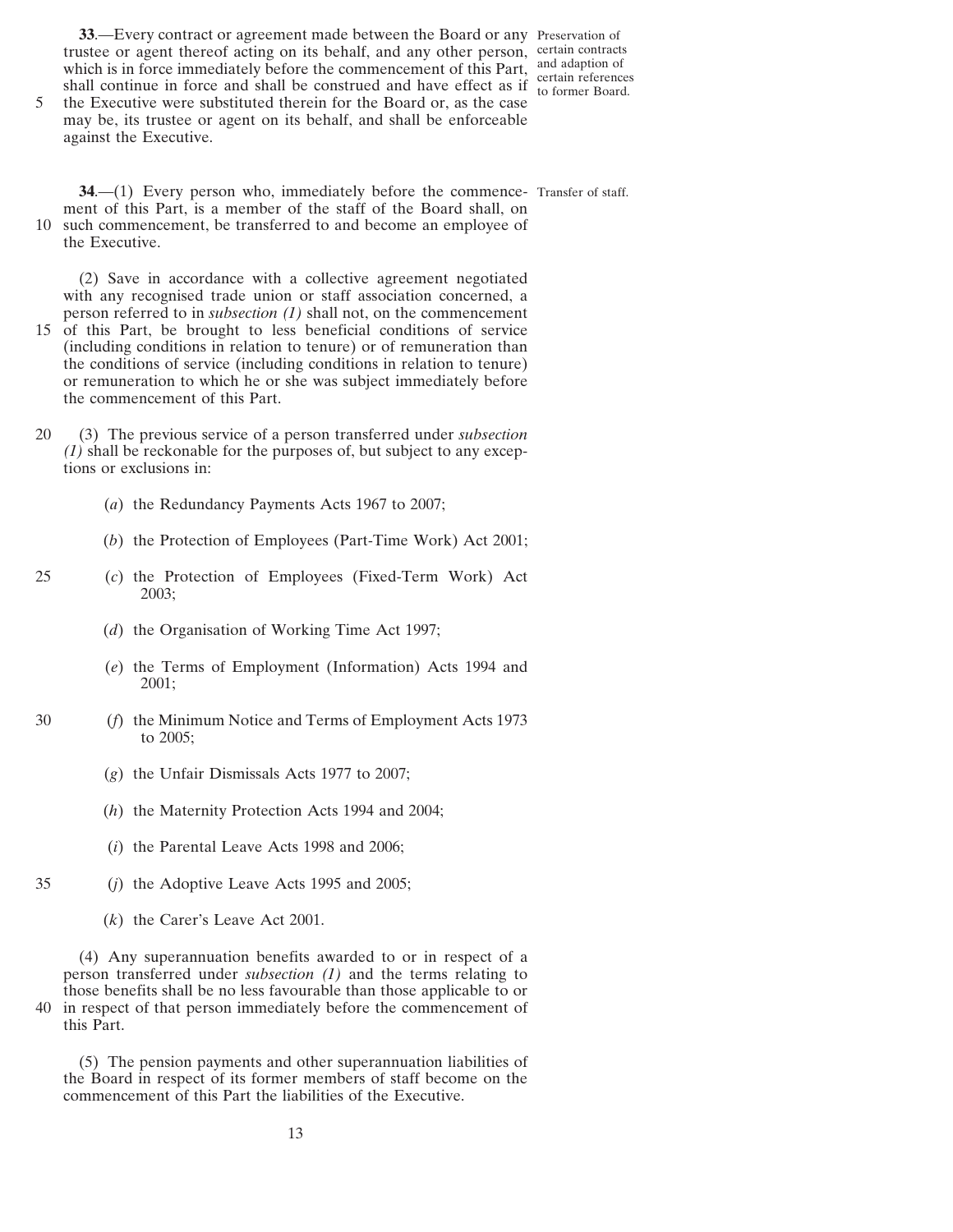<span id="page-13-0"></span>(6) A person referred to in *subsection [\(1\)](#page-12-0)* shall be subject to and employed in accordance with the Health Acts 1947 to 2008.

(7) In this section "recognised trade union or staff association" means a trade union or staff association recognised by the Executive for the purposes of negotiations which are concerned with the 5 remuneration or conditions of employment, or the working conditions of the persons concerned.

- Records of Board. **35**.—Each record held by the Board immediately before the commencement of this Part shall, on such commencement, stand transferred to the Executive and shall, on and from that commencement, 10 be deemed to be held by the Executive.
- Revocation. **36**.—The National Cancer Screening Service Board (Establishment) Order 2006 (S.I. No. 632 of 2006) is revoked.

## PART 5

## DISSOLUTION OF DRUG TREATMENT CENTRE BOARD 15

| Definition. |        |  |  |  | 37.—In this Part "Board" means the Drug Treatment Centre |  |
|-------------|--------|--|--|--|----------------------------------------------------------|--|
|             | Board. |  |  |  |                                                          |  |

Dissolution of Board. **38**.—The Board is dissolved.

property.

Transfer of rights and liabilities. **39**.—(1) All rights and liabilities of the Board arising by virtue of any contract or commitment (expressed or implied) entered into by 20 the Board before the commencement of this Part shall, on such commencement, stand transferred to the Executive.

> (2) Every right and liability transferred by *subsection (1)* may, on and after the transfer, be sued on, recovered or enforced by or against the Executive in its name and it shall not be necessary for 25 the Executive to give notice to the person whose right or liability is transferred by that subsection of such transfer.

Transfer of certain **40**.—(1) All land which, immediately before the commencement of this Part, was vested in the Board and all rights, powers and privileges relating to or connected with that land are, on such commence- 30 ment, without any conveyance or assignment, transferred to and vested in the Executive.

> (2) All property other than land (including choses-in-action), which, immediately before the commencement of this Part, was the property of the Board shall, on such commencement, stand trans- 35 ferred to the Executive without any assignment.

> (3) Every chose-in-action transferred by *subsection (2)* may, on and after the commencement of this Part, be sued upon, recovered or enforced by the Executive in its name and it shall not be necessary for the Executive to give notice to any person bound by the chose- 40 in-action of the transfer effected by that subsection.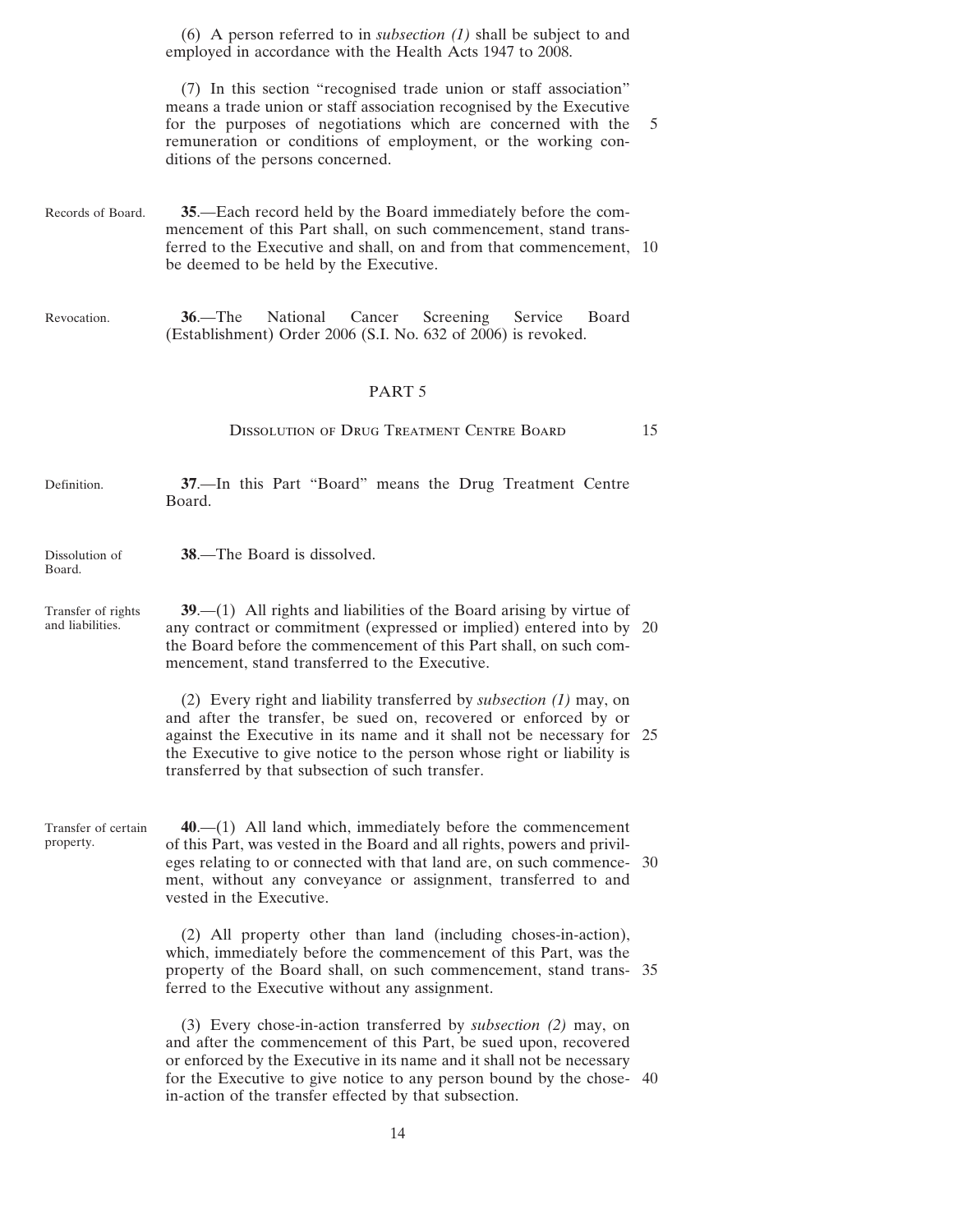<span id="page-14-0"></span>(4) Any moneys, stocks, shares and securities transferred to the Executive by *subsection [\(2\)](#page-13-0)* which, immediately before the commencement of this Part, are in the name of the Board shall, upon the request of the Executive, be transferred into its name.

- 5 **41.**—(1) As soon as may be after the commencement of this Part, Final accounts. but not later than one year thereafter, the Executive shall cause to be prepared final accounts of the Board, in respect of the accounting year or part of an accounting year of the Board ending immediately before the commencement of this Part.
- 10 (2) Accounts prepared pursuant to this section shall be submitted as soon as may be by the Executive to the Comptroller and Auditor General for audit, and, immediately after the audit, a copy of the accounts as audited and a copy of the Comptroller and Auditor General's report on the accounts shall be presented to the Minister
- 15 who shall cause copies of those audited accounts and that report to be laid before each House of the Oireachtas.

**42**.—(1) As soon as may be after the commencement of this Part, Final Report. but not later than one year thereafter, the Executive shall cause to be prepared a final report to the Minister of the Board's activities, 20 in respect of such period as has not already been the subject of a

report to the Minister and ending immediately before the commencement of this Part.

(2) The Minister shall cause copies of the report referred to in *subsection (1)* to be laid before each House of the Oireachtas.

- 25 **43**.—Where, immediately before the commencement of this Part, Pending legal any legal proceedings to which the Board is a party are pending, the proceedings. name of the Executive shall be substituted in the proceedings for the name of the Board and the proceedings shall not abate by reason of such substitution.
- 30 **44**.—Every contract or agreement made between the Board or any Preservation of trustee or agent thereof acting on its behalf, and any other person, which is in force immediately before the commencement of this Part, shall continue in force and shall be construed and have effect as if the Executive were substituted therein for the Board or, as the case
- 35 may be, its trustee or agent acting on its behalf, and shall be enforceable against the Executive.

**45**.—(1) Every person who, immediately before the commence-Transfer of ment of this Part, is an employee of the Board shall, on such com-employees.mencement, be transferred to and become an employee of the 40 Executive.

(2) Save in accordance with a collective agreement negotiated with any recognised trade union or staff association concerned, a person referred to in *subsection (1)* shall not, on the commencement of this Part, be brought to less beneficial conditions of service 45 (including conditions in relation to tenure) or of remuneration than

the conditions of service (including conditions in relation to tenure) or remuneration to which he or she was subject immediately before the commencement of this Part.

certain contracts and adaption of certain references to former Board.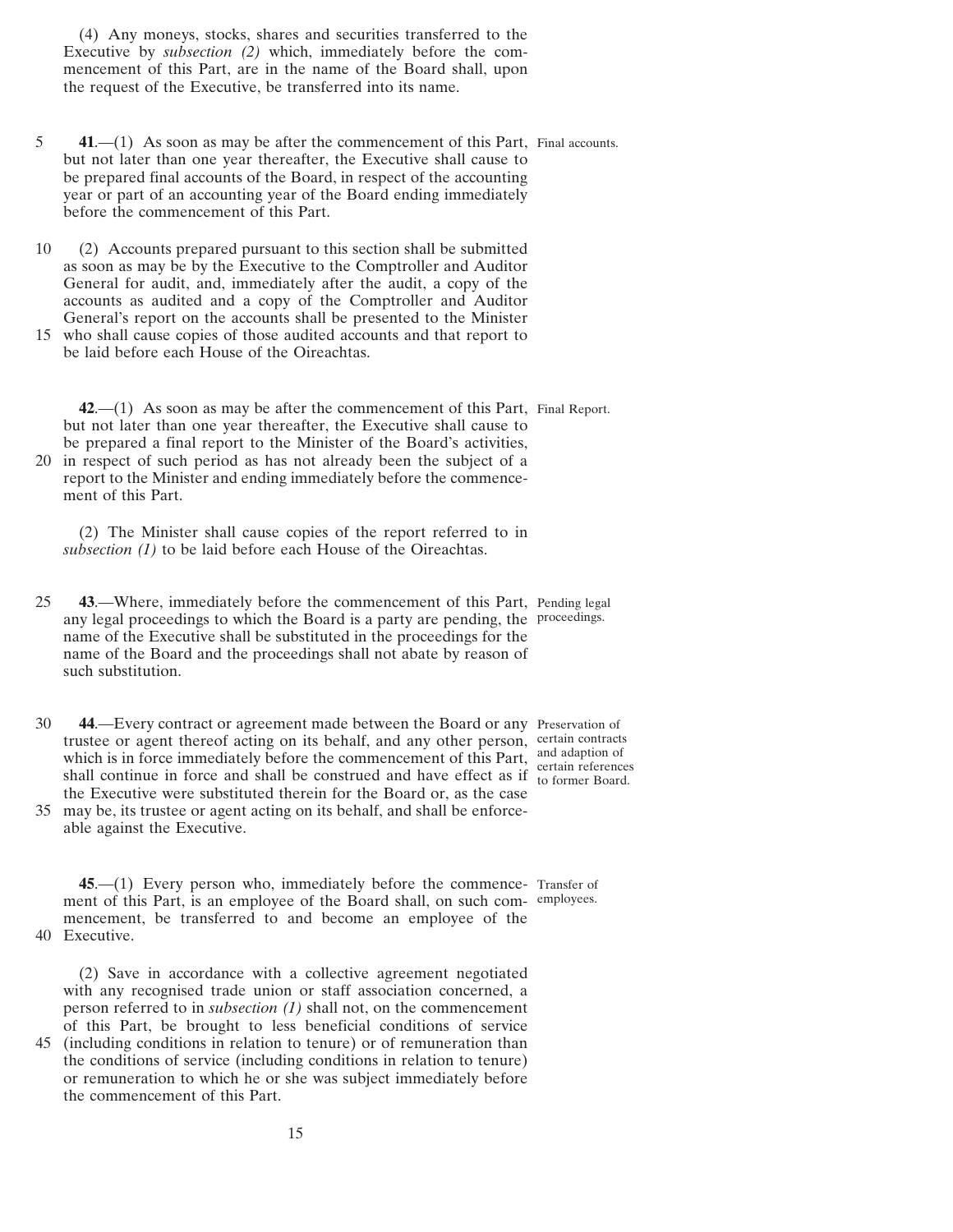<span id="page-15-0"></span>(3) The previous service of a person transferred under *subsection [\(1\)](#page-14-0)* shall be reckonable for the purposes of, but subject to any exceptions or exclusions in:

- (*a*) the Redundancy Payments Acts 1967 to 2007;
- (*b*) the Protection of Employees (Part-Time Work) Act 2001; 5
- (*c*) the Protection of Employees (Fixed-Term Work) Act 2003;
- (*d*) the Organisation of Working Time Act 1997;
- (*e*) the Terms of Employment (Information) Acts 1994 and 2001; 10
- (*f*) the Minimum Notice and Terms of Employment Acts 1973 to 2005;
- (*g*) the Unfair Dismissals Acts 1977 to 2007;
- (*h*) the Maternity Protection Acts 1994 and 2004;
- $(i)$  the Parental Leave Acts 1998 and 2006; 15
- (*j*) the Adoptive Leave Acts 1995 and 2005;
- (*k*) the Carer's Leave Act 2001.

(4) Any superannuation benefits awarded to or in respect of a person transferred under *subsection [\(1\)](#page-14-0)* and the terms relating to those benefits shall be no less favourable than those applicable to or 20 in respect of that person immediately before the commencement of this Part.

(5) The pension payments and other superannuation liabilities of the Board in respect of its former employees become on the commencement of this Part the liabilities of the Executive. 25

(6) A person referred to in *subsection [\(1\)](#page-14-0)* shall be subject to and employed in accordance with the Health Acts 1947 to 2008.

(7) In this section "recognised trade union or staff association" means a trade union or staff association recognised by the Executive for the purposes of negotiations which are concerned with the 30 remuneration or conditions of employment, or the working conditions of the persons concerned.

- Records of Board. **46**.—Each record held by the Board immediately before the commencement of this Part shall, on such commencement, stand transferred to the Executive and shall, on and from that commencement, 35 be deemed to be held by the Executive.
- Revocation. **47**.—The Drug Treatment Centre Board (Establishment) Order 1988 (S.I. No. 76 of 1988) is revoked.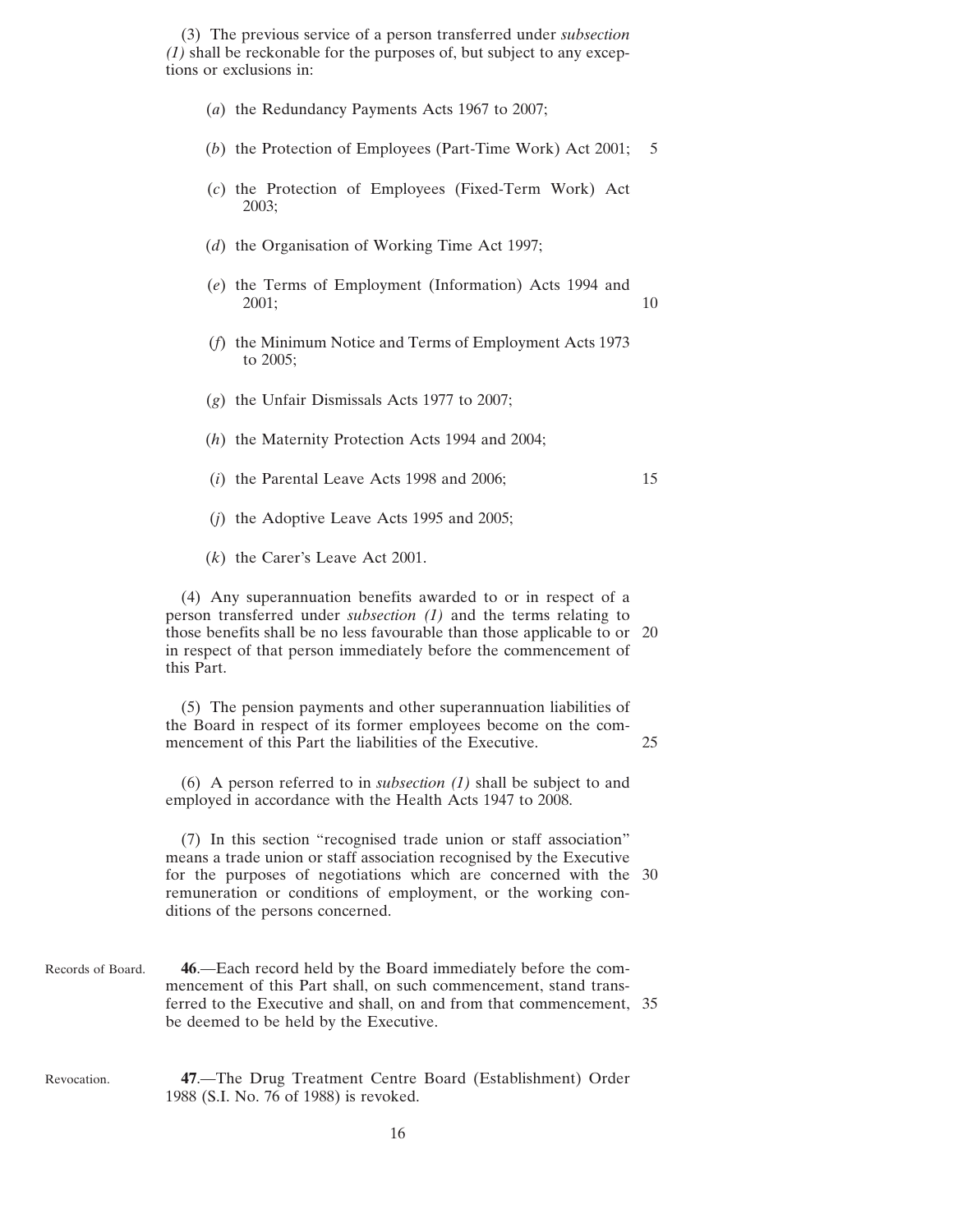# PART 6

#### Dissolution of Crisis Pregnancy Agency

<span id="page-16-0"></span>**48**.—In this Part— "Agency" means the Crisis Pregnancy Agency; 5 "Order" means the Crisis Pregnancy Agency (Establishment) Order 2001 (S.I. No. 446 of 2001). **49**.—The Agency is dissolved. **50.**—(1) The administration and business in connection with the Transfer of performance of any of the functions transferred by *subsection (2)* are functions. 10 transferred, on the commencement of this Part, to the Executive. (2) The functions vested in the Agency by or under paragraphs  $(i)$ ,  $(ii)$ ,  $(v)$ ,  $(vi)$ ,  $(vii)$ ,  $(ix)$  and  $(x)$  of Article 4 of the Order are, on such commencement, transferred to the Executive. **51.**—(1) All rights and liabilities of the Agency arising by virtue Transfer of rights 15 of any contract or commitment (expressed or implied) entered into and liabilities. by the Agency before the commencement of this Part shall, on such commencement, stand transferred to the Executive. (2) Every right and liability transferred by *subsection (1)* may, on and after the transfer, be sued on, recovered or enforced by or 20 against the Executive in its name and it shall not be necessary for the Executive to give notice to the person whose right or liability is transferred by that subsection of such transfer. Dissolution of Agency.

**52.**—(1) All land which, immediately before the commencement Transfer of certain of this Part, was vested in the Agency and all rights, powers and property. 25 privileges relating to or connected with that land are, on such commencement, without any conveyance or assignment, transferred to and vested in the Executive.

(2) All property other than land (including choses-in-action), which, immediately before the commencement of this Part, was the 30 property of the Agency shall, on such commencement, stand transferred to the Executive without any assignment.

(3) Every chose-in-action transferred by *subsection (2)* may, on and after the commencement of this Part, be sued upon, recovered or enforced by the Executive in its name and it shall not be necessary 35 for the Executive to give notice to any person bound by the chosein-action of the transfer effected by that subsection.

(4) Any moneys, stocks, shares and securities transferred to the Executive by *subsection (2)* which, immediately before the commencement of this Part, are in the name of the Agency shall, upon 40 the request of the Executive, be transferred into its name.

**53.**—(1) As soon as may be after the commencement of this Part, Final accounts. but not later than one year thereafter, the Executive shall cause to

Definitions.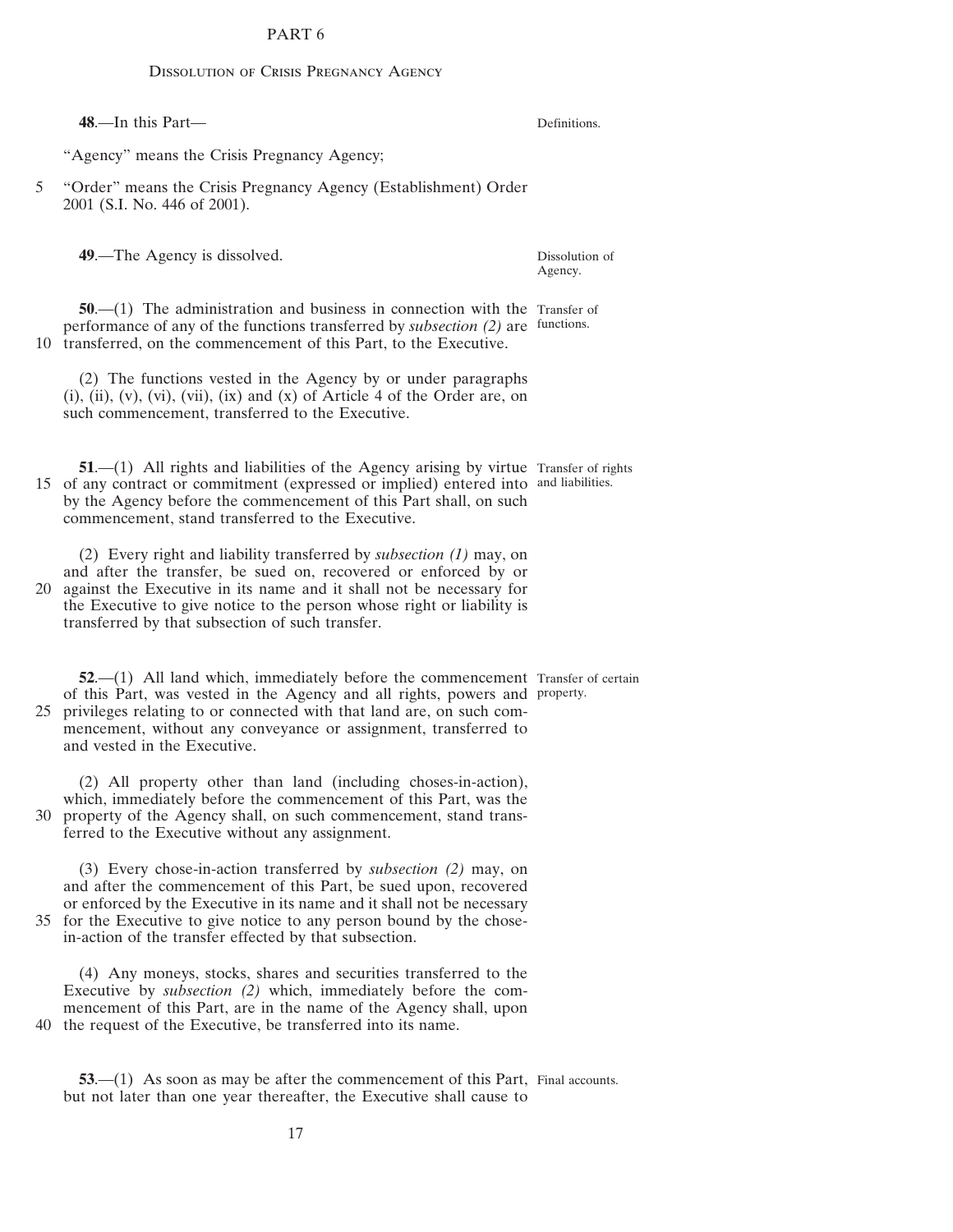<span id="page-17-0"></span>be prepared final accounts of the Agency, in respect of the accounting year or part of an accounting year of the Agency ending immediately before the commencement of this Part.

(2) Accounts prepared pursuant to this section shall be submitted as soon as may be by the Executive to the Comptroller and Auditor 5 General for audit, and, immediately after the audit, a copy of the accounts as audited and a copy of the Comptroller and Auditor General's report on the accounts shall be presented to the Minister who shall cause copies of those audited accounts and that report to be laid before each House of the Oireachtas. 10

Final Report. **54**.—(1) As soon as may be after the commencement of this Part, but not later than one year thereafter, the Executive shall cause to be prepared a final report to the Minister of the Agency's activities, in respect of such period as has not already been the subject of a report to the Minister and ending immediately before the commence- 15 ment of this Part.

> (2) The Minister shall cause copies of the report referred to in *subsection (1)* to be laid before each House of the Oireachtas.

Pending legal proceedings.

**55**.—Where, immediately before the commencement of this Part, any legal proceedings to which the Agency is a party are pending, 20 the name of the Executive shall be substituted in the proceedings for the name of the Agency and the proceedings shall not abate by reason of such substitution.

Preservation of certain contracts and adaption of certain references to former Agency.

**56**.—Every contract or agreement made between the Agency or any trustee or agent thereof acting on its behalf, and any other per- 25 son, which is in force immediately before the commencement of this Part, shall continue in force and shall be construed and have effect as if the Executive were substituted therein for the Agency or, as the case may be, its trustee or agent acting on its behalf, and shall be enforceable against the Executive. 30

Transfer of officers. **57**.—(1) A person who, immediately before the commencement of this Part, is an officer of the Agency shall, on such commencement, be transferred to and become an employee of the Executive.

> (2) Save in accordance with a collective agreement negotiated with any recognised trade union or staff association concerned, a 35 person referred to in *subsection (1)* shall not, on the commencement of this Part, be brought to less beneficial conditions of service (including conditions in relation to tenure) or of remuneration than the conditions of service (including conditions in relation to tenure) or remuneration to which he or she was subject immediately before 40 the commencement of this Part.

(3) The previous service of a person transferred under *subsection (1)* shall be reckonable for the purposes of, but subject to any exceptions or exclusions in:

(*a*) the Redundancy Payments Acts 1967 to 2007; 45

- (*b*) the Protection of Employees (Part-Time Work) Act 2001;
- (*c*) the Protection of Employees (Fixed-Term Work) Act 2003;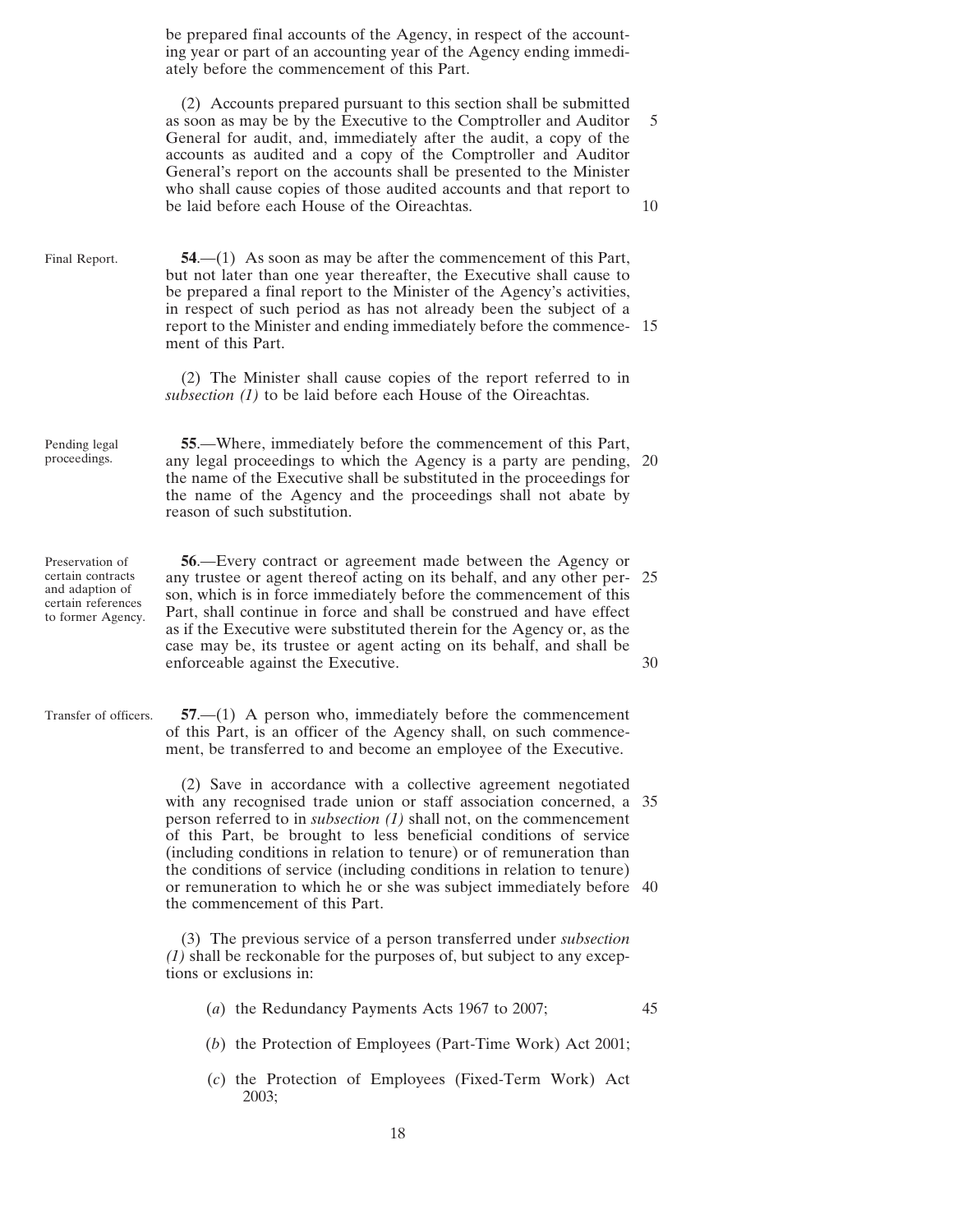- <span id="page-18-0"></span>(*d*) the Organisation of Working Time Act 1997;
- (*e*) the Terms of Employment (Information) Acts 1994 and 2001;
- (*f*) the Minimum Notice and Terms of Employment Acts 1973 5 to 2005;
	- (*g*) the Unfair Dismissals Acts 1977 to 2007;
	- (*h*) the Maternity Protection Acts 1994 and 2004;
	- (*i*) the Parental Leave Acts 1998 and 2006;
	- (*j*) the Adoptive Leave Acts 1995 and 2005;
- 10 (*k*) the Carer's Leave Act 2001.

(4) Any superannuation benefits awarded to or in respect of a person transferred under *subsection [\(1\)](#page-17-0)* and the terms relating to those benefits shall be no less favourable than those applicable to or in respect of that person immediately before the commencement of 15 this Part.

(5) The pension payments and other superannuation liabilities of the Agency in respect of its former officers become on the commencement of this Part the liabilities of the Executive.

(6) A person referred to in *subsection [\(1\)](#page-17-0)* shall be subject to and 20 employed in accordance with the Health Acts 1947 to 2008.

(7) In this section "recognised trade union or staff association" means a trade union or staff association recognised by the Executive for the purposes of negotiations which are concerned with the remuneration or conditions of employment, or the working con-25 ditions of the persons concerned.

**58**.—Each record held by the Agency immediately before the com-Records of Agency. mencement of this Part shall, on such commencement, stand transferred to the Executive and shall, on and from that commencement, be deemed to be held by the Executive.

30 **59**.—The Order is revoked.

Revocation.

## PART 7

## Exercise of Certain Functions Relating to Superannuation by **MINISTER**

**60**.—(1) The powers conferred on the Minister for the Envir-Exercise of certain 35 onment, Heritage and Local Government by sections 2 and 4 of the functions relating to Local Government (Superannuation) Act 1980 in so far as they superannuation by relate to: Minister.

- (*a*) a health board;
- (*b*) an Area Health Board;
- 40 (*c*) An Bord Altranais;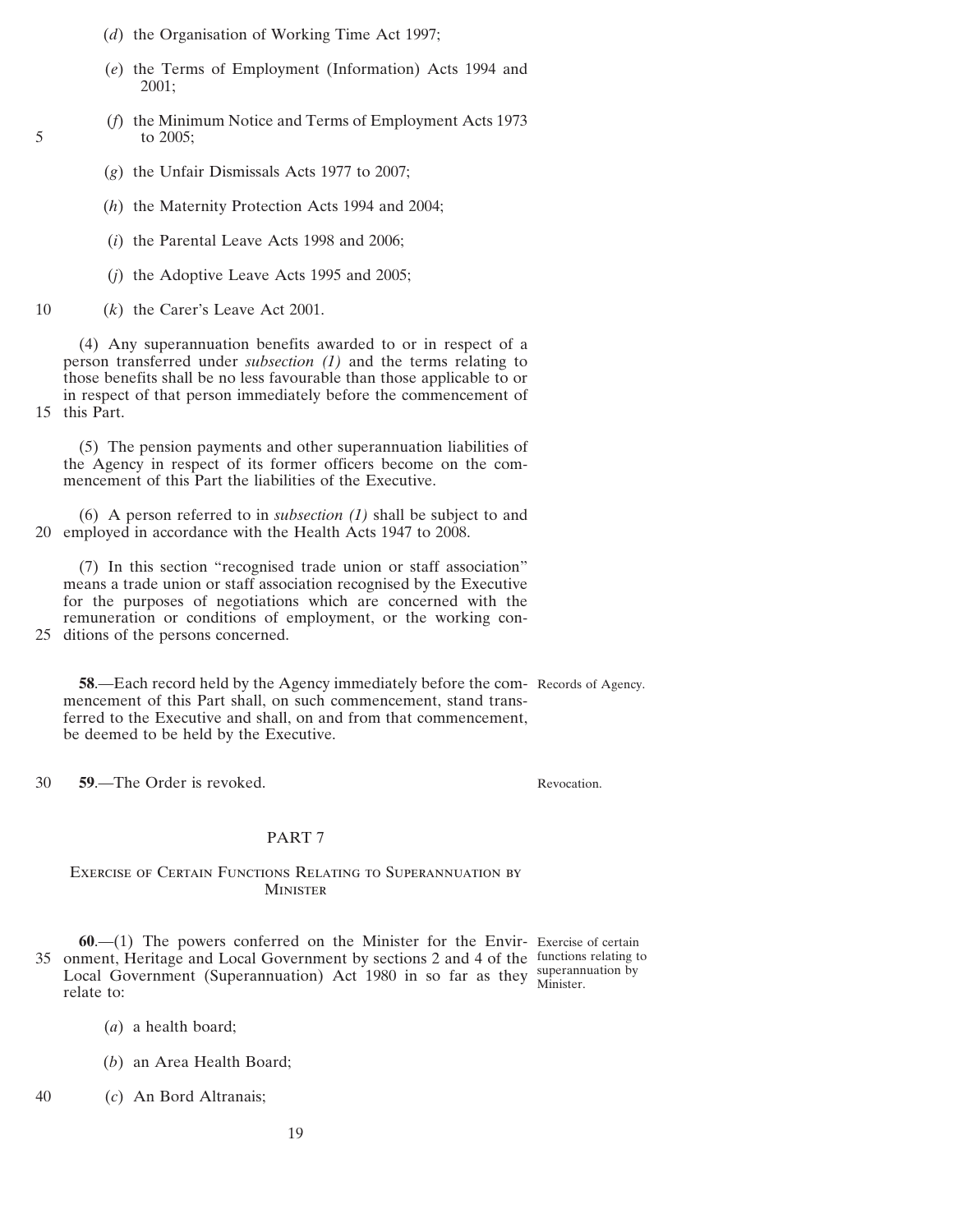- <span id="page-19-0"></span>(*d*) the Beaumont Hospital Board;
- (*e*) the Dental Council;
- (*f*) the Drug Treatment Centre Board;
- (*g*) the Dublin Dental Hospital Board;
- (*h*) the Eastern Regional Health Authority; 5
- (*i*) the General Medical Services (Payments) Board;
- (*j*) the Irish Medicines Board;
- (*k*) the Medical Council;
- (*l*) the Postgraduate Medical and Dental Board;
- (*m*) the Health Board Executive; 10
- (*n*) the Health Research Board;
- (*o*) the Health Services Employers Agency;
- (*p*) the Hospital Bodies Administrative Bureau;
- (*q*) the Leopardstown Park Hospital Board;
- (*r*) the National Council for the Professional Development of 15 Nursing and Midwifery;
- (*s*) the National Breast Screening Board;
- (*t*) the Pre-Hospital Emergency Care Council;
- (*u*) the St. James' Hospital Board; and
- (*v*) the Women's Health Council, 20

are deemed to have also been exercisable by the Minister on and from 1 February 2001 and all powers so exercised by the Minister are confirmed.

(2) Subparagraphs (i) and (ii) of paragraph (*c*) of section 2(9) of the Local Government (Superannuation) Act 1980 do not apply to a 25 body referred to in *subsection [\(1\)](#page-18-0)*.

### PART 8

## Miscellaneous Amendments

Amendment of Hepatitis C Compensation Tribunal Act 1997.

**61**.—Section 7(1A) (inserted by section 3 of the Hepatitis C Compensation Tribunal (Amendment) Act 2006) of the Hepatitis C Com- 30 pensation Tribunal Act 1997 is amended by the substitution of the following for paragraphs (*n*) and (*o*):

> " $(n)$  to specify that the scheme administrator shall refuse an application for a benefit, other than a benefit provided under paragraph (i), under the scheme made— 35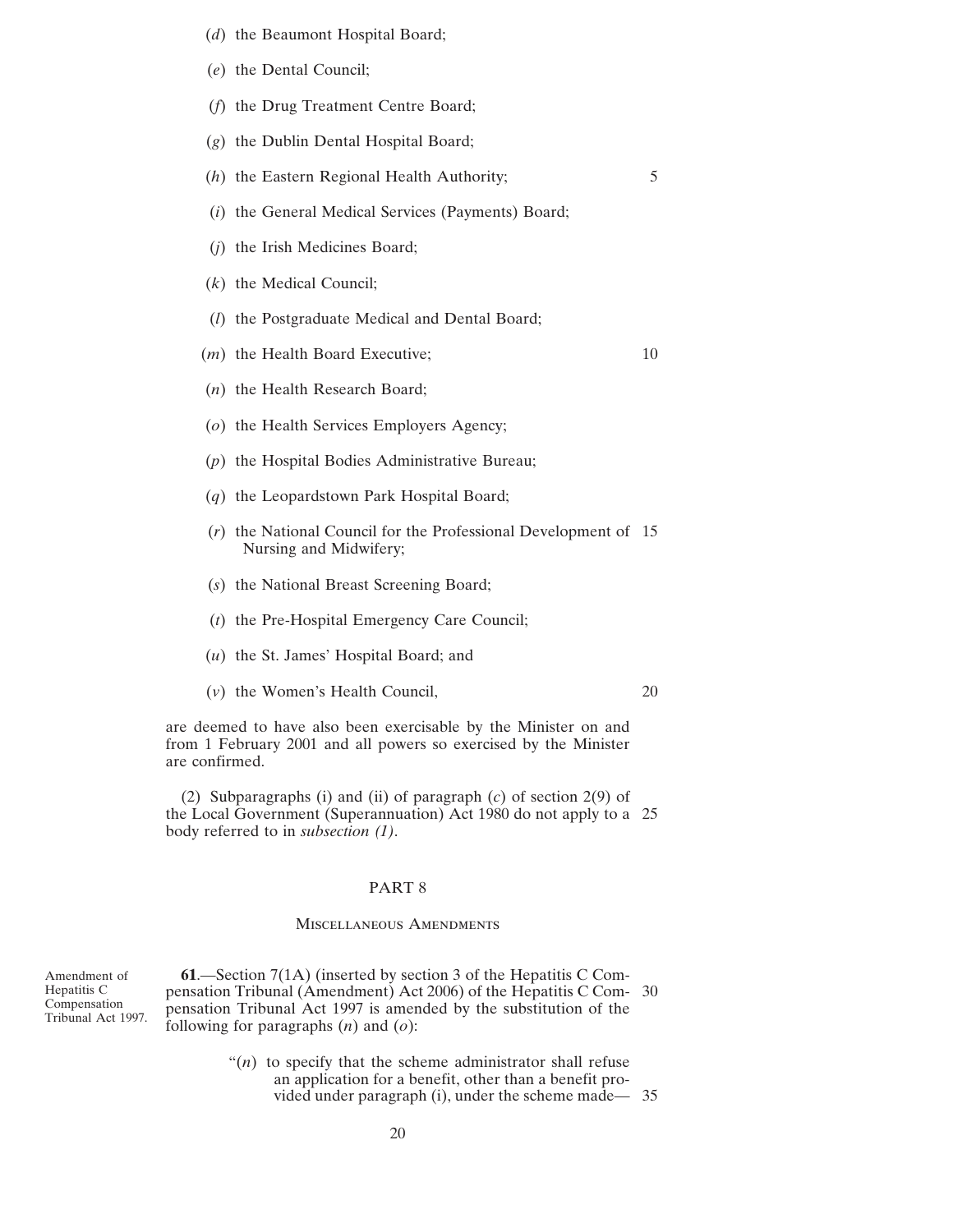- (i) by a relevant claimant who is not less than 65 years of age, and
- (ii) on or after the 1st anniversary of the relevant date,
- <span id="page-20-0"></span>5 (*o*) to specify that no benefit, other than a benefit provided under paragraph (i), under the scheme shall—
	- (i) be provided, or
	- (ii) continue to be provided,

to a relevant claimant who is not less than 75 years 10 of age.".

**62**.—(1) Section 8 of the Health Act 2007 is amended by substitut-Amendment of ing "section  $41(1)(a)$ " for "section  $41(a)$ ". Health Act 2007.

- (2) Section 75 of the Health Act 2007 is amended—
- (*a*) in subsection  $2(b)(ii)$ , by the substitution of "section 15  $41(1)(a)$ " for "section  $41(a)$ " in both places where it occurs, and
	- (*b*) in subsection  $2(b)(iii)$ , by the substitution of "section" 41(1)(*c*) or (*d*)" for "section 41(*c*) or (*d*)".
	- (3) Section 101 of the Health Act 2007 is amended—
- 20 (*a*) in subsection (2)(*j*), by the substitution of "person in charge" for "manager" in both places where it occurs,
	- (*b*) in subsection  $(2)(k)$ , by the substitution of "person in charge" for "manager",
- (*c*) in subsection (3), by the substitution of the following for 25 paragraph (*a*):
	- "(*a*) may, subject to any regulations made under Part 9 of the Health Act 2004, require registered providers—
- (i) to make adequate arrangements for dealing 30 with complaints made by or on behalf of a person who is or was receiving any of the services provided through a designated centre or who is seeking or has sought any such service, and
- 
- 35 (ii) to publicise the arrangements,".

**63**.—Article 5 (as amended by Article 2 of the National Cancer Amendment of Registry Board (Establishment) Order 1991 (Amendment) Order National Cancer 1996 (S.I. No. 293 of 1996)) of the National Cancer Registry Board Registry Board (Establishment) Order 1991 (S.I. No. 19 of 1991) is amended by the Order 1991.40 substitution of the following for paragraph (1): (Establishment)

"(1) The Board shall consist of 7 members.